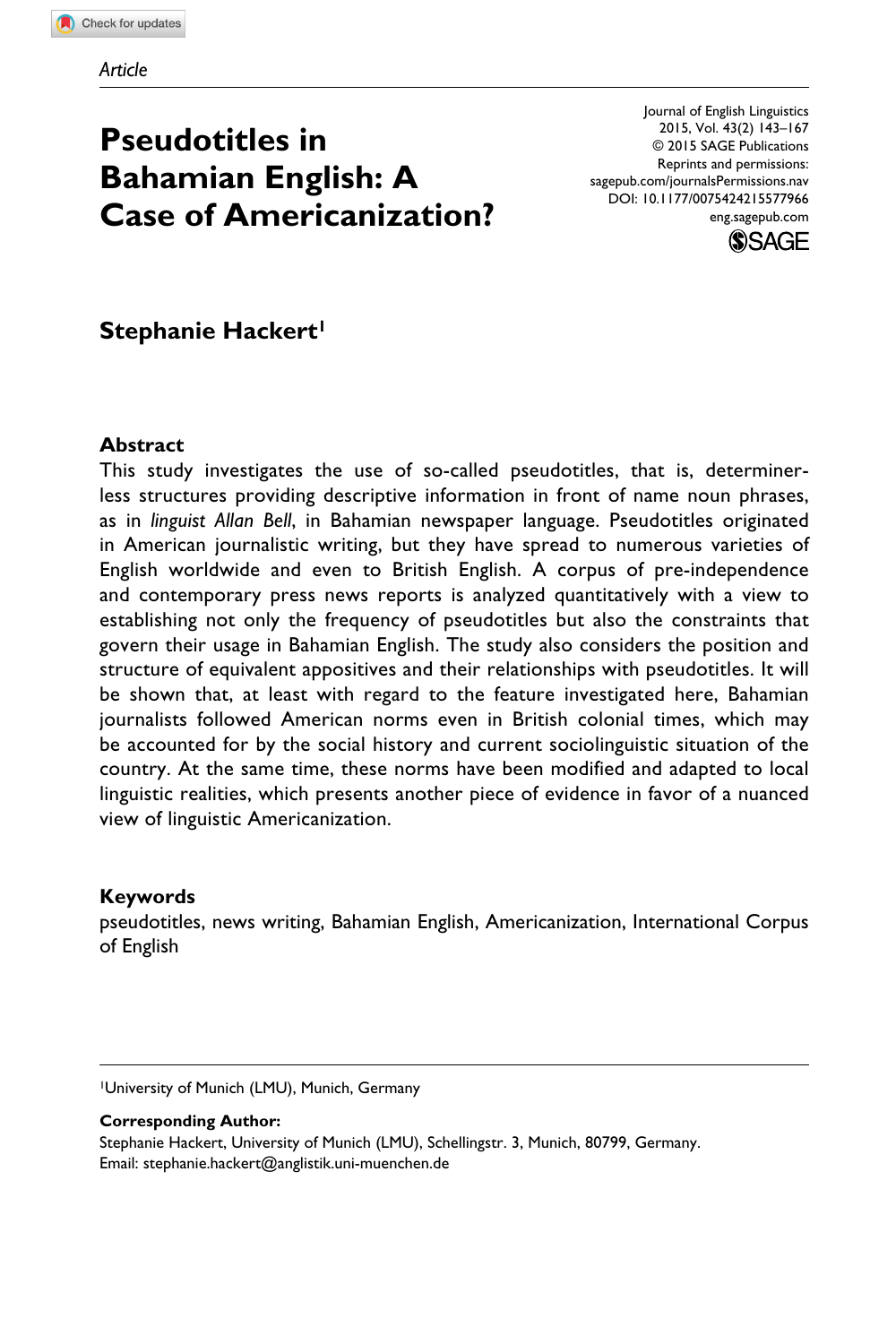# **Introduction: Pseudotitles and the Americanization of Varieties of English Worldwide**

Pseudotitles are structures such as *United Bahamian Party backbencher* in example (1):

(1) United Bahamian Party backbencher Bernard Dupuch, who demanded in the House of Assembly recently that the question of independence for the Bahamas should be made an election issue, last night told a mass meeting at the party's headquarters in Farrington Road, that 3,000 people in Abaco have already signed a petition stating firmly that they are against any move by the PLP Government towards independence. (*Nassau Guardian and Bahamas Observer*, February 8, 1968)

Such structures occur in positions in which we usually find titles such as *Doctor, Bishop*, or *General*, that is, right in front of a name noun phrase (NP). Unlike titles, however, pseudotitles do not serve as honorifics but merely provide descriptive information about the referent of the name NP they precede. Pseudotitles used to be considered "a hallmark of American journalistic style" (Bell 1988:326); Quirk et al. (1985:276), in fact, describe them as part of what they label "Timestyle," that is, the American style of news reporting associated with *Time* magazine.

While they may have originated in American English, pseudotitles have spread to other varieties of English and even to British newspaper language. However, whereas in American English pseudotitles are not stylistically marked and occur in most papers, regardless of formality,<sup>1</sup> they constitute "one of the most clearly stratifying features in British newspaper language" (Jucker 1992:207), with more formal newspapers, such as the *Times* and the *Guardian*, shunning them, and popular papers, such as the *Daily Mail* and the *Daily Express*, making quite frequent use of them (Rydén 1975:37). New Zealand presents an interesting case of change in that, until the 1970s or 1980s, language use in the news media was thoroughly British in orientation. As Bell (1988:326– 327) has documented, this "traditional colonial foundation […] has been weakening and refocusing towards the United States," which includes a drastic increase in the use of pseudotitles. Meyer (2002a, 2002b, 2004), finally, has traced pseudotitles in the press sections of seven subcorpora of the International Corpus of English (ICE), finding that "the British-based stigma against pseudo-titles has virtually disappeared world-wide, even in those varieties […] that are British influenced" (Meyer 2002b:165). Interestingly, ICE Philippines and ICE New Zealand even surpass American English not just in terms of the frequency of pseudotitles but also in terms of their length and complexity.

The use of pseudotitles clearly represents an Americanism, that is, a "linguistic feature (of pronunciation, spelling, grammar, meaning, or pragmatic use) that is unique to, or occurs with greater frequency in, or is associated for whatever reason" with language use in the United States of America, "in contrast to the usage of the same language in another nation" (Algeo 1989:156). More specifically, pseudotitles may be described as a "diachronic Americanism," that is, "an expression that originated in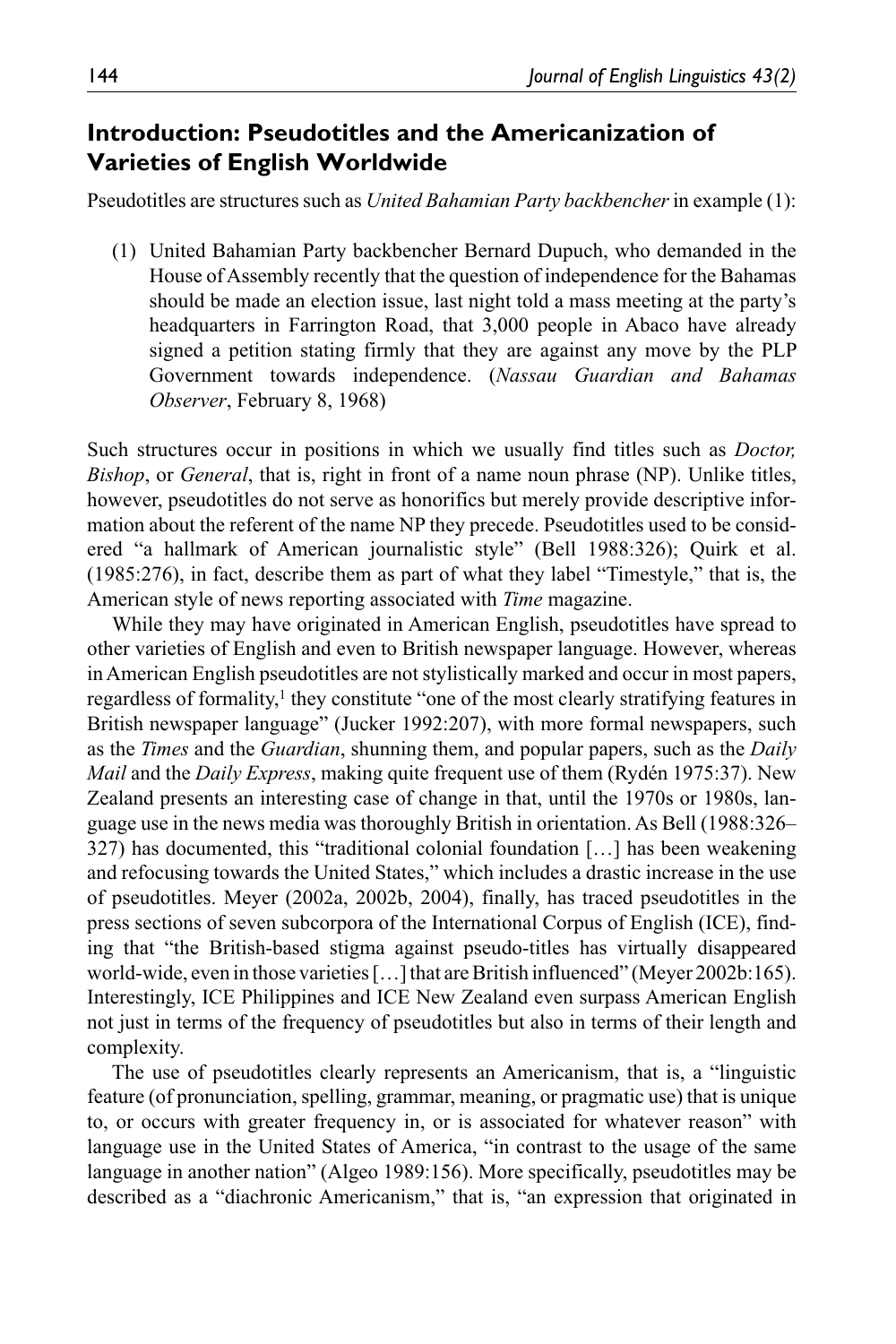America, whatever its current use may be" (Algeo 1992:287). On account of its location, the Caribbean appears as a world region particularly susceptible to the spread of Americanisms, and in fact, what Christie (2003:20) says about Jamaica in the following could easily be extended to the Bahamas:

Jamaica's geographical proximity to the USA makes it particularly open to the influence of US English. This is fostered by both formal and informal contacts including business and cultural interchanges of various kinds, business, and vacation travel as well as travel for purposes of study, employment and professional contacts, for example. Family ties are also an important source of influence. Almost every Jamaican has at least one relative who resides permanently in the USA with whom more or less regular contact is maintained. The most direct cultural influences stem from popular entertainment, tourism, and goods and services that reflect US industry and lifestyles.

As for studies investigating the American impact on varieties of English worldwide, lexical influences have been at the forefront of attention (see, e.g., Bayard 1989; Meyerhoff 1993; Leek & Bayard 1995; and Vine 1999 on New Zealand English; Modiano 1996 on English in Europe; Taylor 1989 and Peters 2001 on Australian English; Awonusi 1994 and Igboanusi 2003 on Nigerian English; Trüb 2008 on South African English; and Sedlatschek 2009 on Indian English). Leech et al. (2009) explore grammatical changes in contemporary English. The authors systematically mine the Brown family of corpora for a variety of categories such as the subjunctive, modals and semi-modals, the progressive, and the passive; they identify Americanization as one of the major forces driving the changes described.

With regard to the Caribbean, previous research has shown that present-day English in Jamaica, the Bahamas, and Trinidad and Tobago shows a significant trend toward the use of American forms, once again especially in the area of lexis (Mair 2002, 2009; Bruckmaier & Hackert 2011; Hänsel & Deuber 2013). Deuber and Hackert (2013) present an overview of nine Caribbean territories; they investigate not only lexis but also grammar and orthography and find that the degree to which American features are employed varies considerably by level of language as well as by variety and depends on, among other factors, a community's sociohistorical relations with the United States.

In this article, I investigate pseudotitles in Bahamian press news reports with a view to shedding light on the role that American linguistic norms play in Bahamian journalistic writing today. I will first outline the historical and sociolinguistic background of English in the archipelago before moving on to the presentation of the data employed and the linguistic variable investigated here. I will discuss the results of a number of quantitative analyses, first comparing the use of pseudotitles in various Bahamian newspapers to that in British and American ones, and then presenting the results of a Varbrul analysis that included both linguistic and extralinguistic factors that have been hypothesized to influence the occurrence of this feature. I will also take a look at the position and structure of equivalent appositives and their relationships with pseudotitles. Finally, some conclusions pertaining to the Americanization hypothesis will be drawn.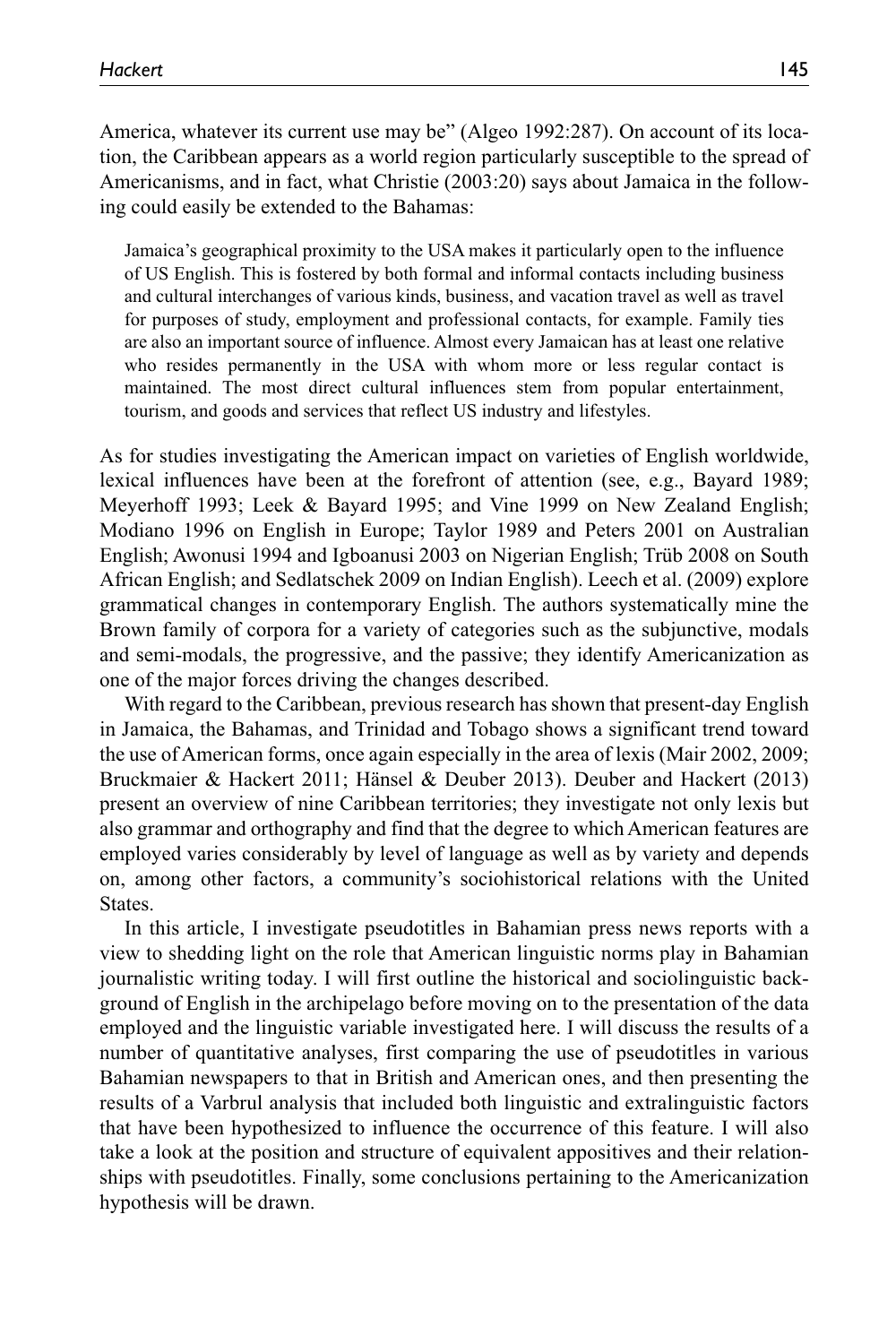# **English in the Bahamas: Historical and Sociolinguistic Background**

The Commonwealth of The Bahamas, as the country is officially called, "represents a crossroads for many varieties of English […], so that Bahamian English seems American to the British, British to Americans, Caribbean to those not from the Caribbean proper, etc." (Holm & Shilling 1982:vii). In other words, English in the Bahamas has always been subject to varying influences. On the one hand, there is the inherited colonial norm, British English. Having been first settled by a group of British religious dissenters from Bermuda in 1648, the Bahamas remained a British colony for more than 300 years, and the British legacy is still clearly visible in the country's institutional structure. Not surprisingly, then, educated British English still exerts considerable influence in all official administrative or political language use, in the educational system, and in the more conservative media.

On the other hand, the Bahamas received their main population influx in the wake of the American Revolutionary War, when thousands of loyalists and loyalist slaves fled the newly independent United States and resettled in parts of the New World that remained British. The loyalist immigration not only tripled the entire colony's population and increased the proportion of blacks to three-quarters of the whole (Craton  $\&$ Saunders 1992:179) but also introduced the predecessor of contemporary Bahamian Creole to the islands—most likely an early form of Gullah, that is, the creole that is still spoken on the Sea Islands off the coast of South Carolina and Georgia (Hackert  $\&$ Huber 2007).

About 1,000 loyalists came to the Bahamas via New York. These immigrants, mostly "modest white families—former soldiers, townsfolk, and farmers" (Craton & Saunders 1992:183), settled in and around the capital of Nassau on New Providence and on other northern islands like Abaco. Other loyalists were from the American South; the planters among them tended to take their families and slaves directly to the largely unsettled islands in the southeast of the archipelago, where the British government had granted them lands and where they set up a plantation economy based on cotton, which, however, did not last (Craton & Saunders 1992:213–232). Even though there has always been a considerable amount of migration within the Bahamas, particularly from the more rural islands to the larger cities, different islands are still well known for their distinctive speech patterns. According to Holm (1980:51–52), for example, the speech of today's white Abaconians is evocative of that of eighteenthcentury New Englanders in their use of the archaic pronoun *ye* and of regional words such as *lot* 'to plan' or *up along* 'away from the sea.'

American linguistic influence in the contemporary Bahamas emanates from a number of sources. Many Bahamians have friends or relatives in the United States and regularly visit the country, either for private reasons or to do business. Most Bahamian homes have access to U.S. television via cable or satellite. With regard to education, teaching materials are often American, and many Bahamians attend college or university in North America. Finally, those employed in the service industry regularly interact with tourists, most of whom come from the United States. In sum,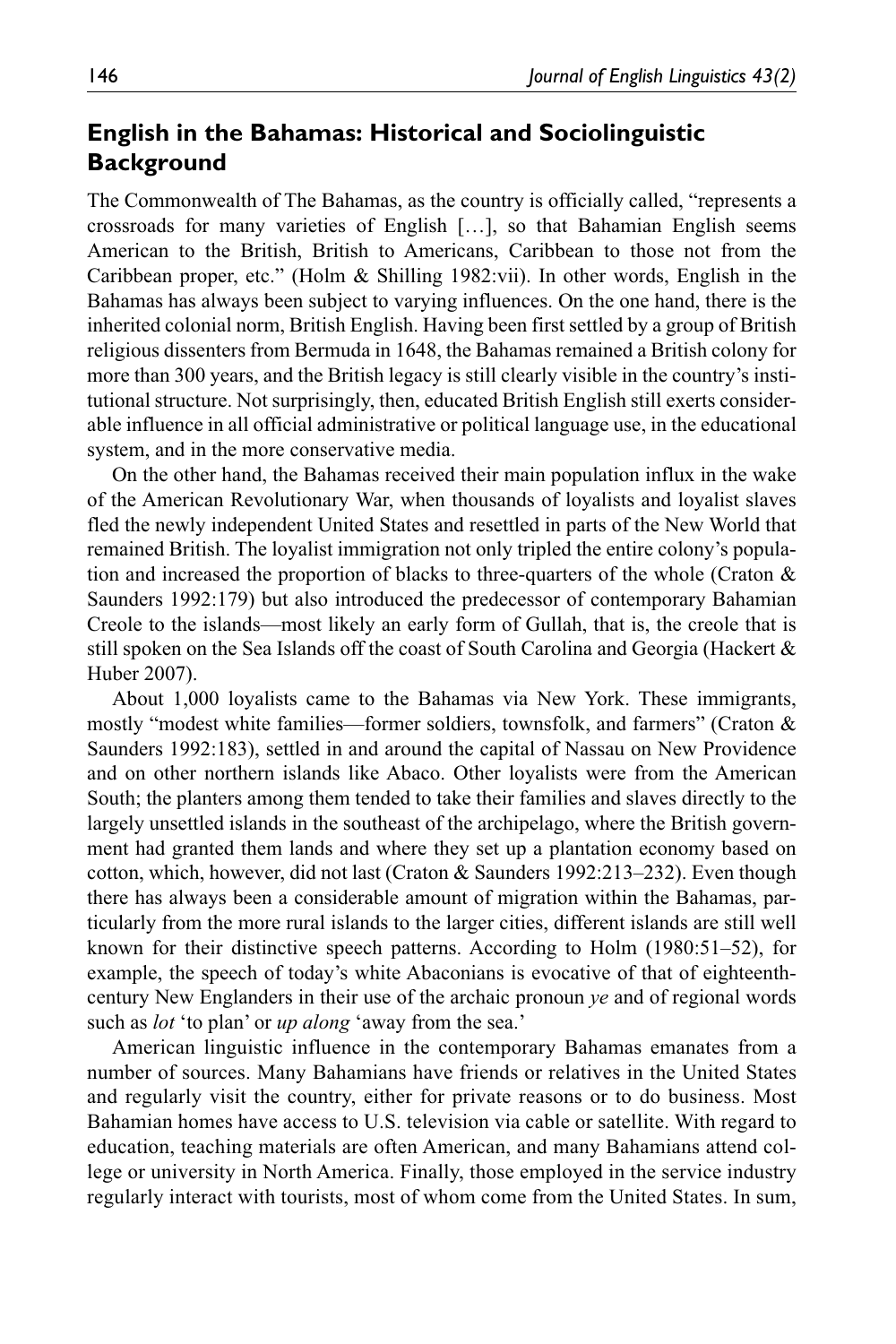the influence of American English in the Bahamas is considerable and may even have risen since independence in 1973.

## **Data and Methodology: The Newspaper Corpus**

The corpus used for this study is an extended version of what will form the press section of ICE Bahamas [\(http://ice-corpora.net/ice/iceba.htm\)](http://ice-corpora.net/ice/iceba.htm), which is being compiled at the University of Munich in cooperation with the College of the Bahamas. The ICE project, that is, the International Corpus of English, goes back to the late 1980s and Greenbaum's (1996:3) proposal to "provide the resources for comparative studies of the English used in countries where it is either a majority first language (for example, Canada and Australia) or an official additional language (for example, India and Nigeria)." Caribbean Englishes fit neither of these descriptions, and, in fact, the standard varieties extant in the region moved into linguistic focus only very recently. In part, this comparative neglect may be owed to insecurity among researchers of World Englishes as to how to classify Caribbean varieties (Kachru 1992:3, for example, explicitly excluded them from his circle model); partly, it may have to do with the reluctance described by Youssef (2004:42–43) of Caribbean linguists themselves to view standard English as a significant component of their communities' linguistic repertoire.

Each ICE corpus follows the same design and provides 500 samples of written and spoken English of 2,000 words each. To be contributors to ICE, language users must be adults and must have received formal education in English at least up to secondary school, since ICE is interested in standard varieties of English (Nelson 1996:28). People who do not meet these criteria can still be contributors if they enjoy public status. This is the case for politicians, writers, and—relevant in the present context journalists (Greenbaum 1996:6). The ICE project is still under way, ICE Great Britain being the first corpus to have been completed. Corpora for India, Canada, Singapore, New Zealand, East Africa, Hong Kong, the Philippines, Ireland, Jamaica, and Nigeria have followed. Currently, corpora are being compiled for a number of other countries, among them Malta, Ghana, Sri Lanka, Fiji, Trinidad and Tobago, and the Bahamas.

The texts that will constitute the press section of ICE Bahamas were taken from the *Nassau Guardian* and the *Freeport News* online archives. These newspapers are the two most widespread and easily accessible Bahamian papers. Both are dailies. Having been published in the Bahamian capital since 1844, the *Nassau Guardian* is the Bahamas' oldest newspaper ([http://www.thenassauguardian.com/\)](http://www.thenassauguardian.com/). The *Freeport News* was established in 1961 to serve the island of Grand Bahama in the north of the archipelago; it is now owned by the *Nassau Guardian* as well but is managed and edited locally (<http://freeport.nassauguardian.net/>). The years covered are 2002 to 2007. This material was supplemented by texts collected in 2010 from the *Abaconian*, a biweekly paper circulated freely in Abaco and its offshore cays ([http://www.abaco](http://www.abaconian.com)[nian.com\)](http://www.abaconian.com). In order to add a diachronic, pre-independence perspective, 1968 editions of the *Nassau Guardian and Bahamas Observer (NGBO)*, the forerunner of the contemporary *Nassau Guardian*, were sampled. These were obtained via microfilm from the Library of Congress.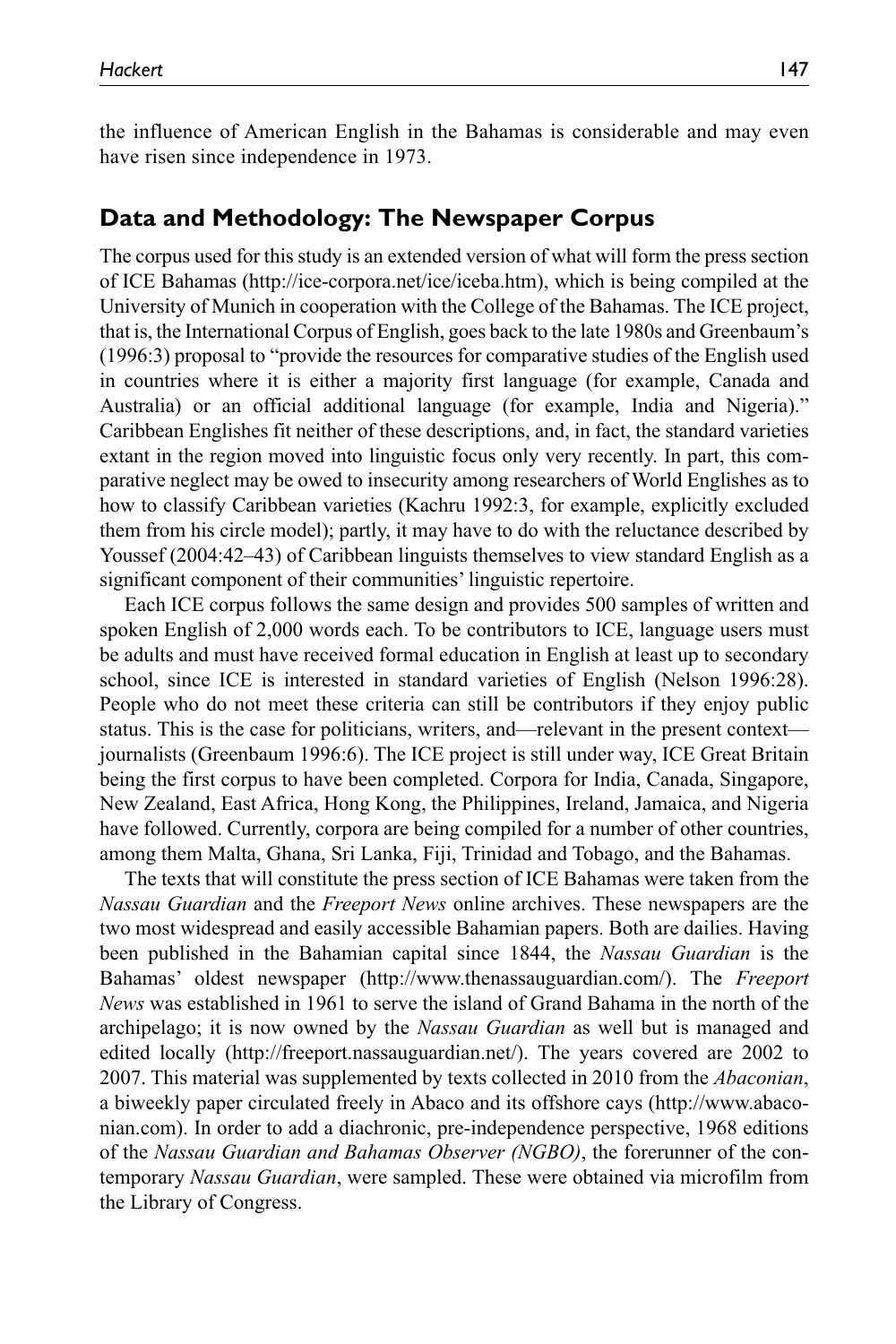Only Bahamian news items were selected, that is, news that had appeared in the national or local sections of the papers, so as not to run the risk of encountering pieces distributed by international news agencies (see Mair 1992:79; Sand 1999:20). Also, sports news items were excluded because linguistic usage in the sports sections of any paper often differs quite dramatically from that observed in other sections of the same paper (see Rydén 1975:16–17; Bell 1988:327; Jucker 1992:239; Meyer 2004:345). For the current study, moreover, only "hard news reporting" (Bell 1988:327) was considered, which includes press news reports (ICE category W2C) but not editorials (W2E). This was done to ensure the comparability of the material investigated here with that used by Bell (1988) and Meyer (2002a, 2002b, 2004).

Sample size varies. Whereas the *NGBO* sample comprises 25,810 words, the samples collected from the *Abaconian* and the *Freeport News* add up to 18,827 and 17,842 words, respectively. At 27,068 words, the largest sample comes from the *Nassau Guardian.* Whenever token numbers are compared in what follows, word counts have been normalized to 20,000. As there is no way to search for pseudotitles or appositives automatically, all tokens were retrieved manually, that is, the texts were read in their entirety, and all pseudotitles and equivalent appositive structures were extracted, entered into a spreadsheet, and coded independently by two coders.2 Examples will be quoted with newspaper title and publication date.

If Bahamian English were undergoing a process of Americanization, we would expect to find a shift in norm orientation from traditional, British colonial to American between pre-independence and contemporary Bahamian press texts. With regard to pseudotitles, this means that we would expect to find not only more pseudotitles in contemporary Bahamian newspapers than in the pre-independence sample but possibly also longer and more complex ones, as in ICE Philippines or ICE New Zealand (Meyer 2002b:165). These hypotheses will be tested in the following.

### **The Variable: Pseudotitles versus Titles and Appositives**

The term "pseudotitle" was coined by Bell (1988:330), who described structures such as *Chief of Internal Medicine and Infectious Diseases at the Princess Margaret Hospital, Dr Gomez, journalist Jessica Robertson*, and *lawyer Fayne Thompson* in example (2) as appositional constructions consisting of a name NP plus a preceding descriptive NP upon which the rule of "determiner deletion" has operated (Bell 1988:328).

(2) Chief of Internal Medicine and Infectious Diseases at the Princess Margaret Hospital, Dr Gomez was a special guest on the Island 102.9 FM Parliament Street talk show, hosted by journalist Jessica Robertson and lawyer Fayne Thompson. (*Nassau Guardian* April 14, 2003)

As the term and the preceding description suggest, pseudotitles must be distinguished from titles on the one hand and appositives on the other, which is not always easy, as the boundaries between the categories are sometimes unclear (see Meyer 2002b:148).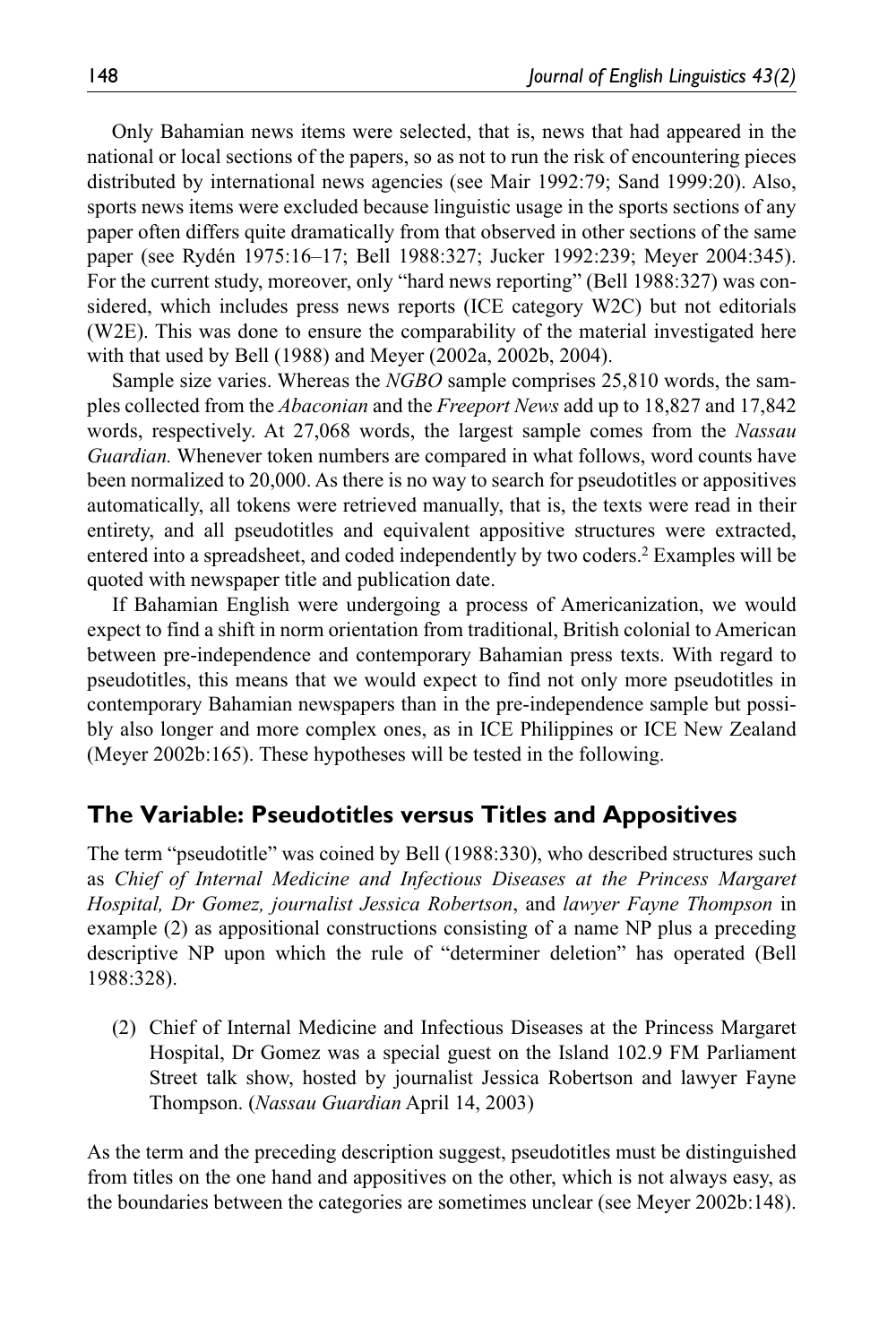Structurally, titles and pseudotitles are very similar. They occur in the same syntactic slot, and apart from exceptional cases such as the title *the Honorable*, both preclude the use of a determiner. Moreover, both are dependent on a head. In other words, neither titles nor pseudotitles can stand alone but obligatorily constitute part of an NP, as in *Dr Gomez* (title) and *journalist Jessica Robertson* (pseudotitle). Vocative use represents an exception to this rule. As Quirk et al. (1985:1320) note, most titles (but not pseudotitles) can be used as vocatives, and, in fact, this phenomenon can often be employed in order to distinguish the two categories.

Semantically and pragmatically, pseudotitles are clearly different from titles. The latter, in principle, fall into the following seven "more or less closed" classes (Bell 1988:329): Professional (*Doctor, Professor*, etc.), Political (*Minister, Senator, Governor*, etc.), Religious (*Pastor, Bishop, Reverend*, etc.), Honors (*Sir, Earl*, etc.), Military (*Commander, Sergeant*, etc.), Police (*Inspector, Superintendent*, etc.), and Foreign (*Monsieur, Senorita*, etc.). Whereas titles serve to honor the individual named in the following NP and are thus markers of "respect" or "status" (Quirk et al. 1985:773), the function of pseudotitles is rather to describe. Because they are honorifics, titles are capitalized. In principle, pseudotitles are not, but practice is much more mixed.

Despite these seemingly clear-cut orthographic, syntactic, and semantic-pragmatic differences between pseudotitles and titles, there is what Bell (1988:331) has termed a "titleness squish," that is, a considerable area of overlap between the two categories. This overlap is owed not only to differences between varieties in the sense that governmental designations, for example, appear to be considered titles by American journalists, whereas alternative appositive structures seem to be preferred in British newspapers (e.g., *Gov. George W. Bush of Texas* vs. *the Prime Minister, Mr John Major;* Meyer 2002b:149–150). It is also found for individual nouns in individual varieties, which seem to "have the ability to slide out of" one category and "slip into" the other (Bell 1988:330). In order to resolve potentially ambiguous cases, I relied on syntax and classified tokens containing a modifier as pseudotitles, as their function is certainly more descriptive than honorific (see Bell 1988:330; Meyer 2002b:151). Table 1 presents a few examples from my Bahamian data that appear to possess such dual-class membership.

As noted by Bell (1988:333), in general, a pseudotitle is "brief like the title which it imitates: a single noun, perhaps with one preposed modifier." He also points out, though, that the acceptability of longer pseudotitles "varies from place to place, time to time, and media to media" (Bell 1988:332). As will be shown in more detail in Table 3 below, in Bahamian newspapers, the majority of pseudotitles are only one or two words long. However, there are also some very long and quite complex ones, as examples (3) to (8) illustrate.<sup>4</sup>

(3) Ministry of Health and Environmental Services Parliamentary Secretary Ron Pinder said on Sunday, that, acting on numerous complaints from the public, health officials will conduct inspections on local food and convenience stores. (*Nassau Guardian* July 1, 2003)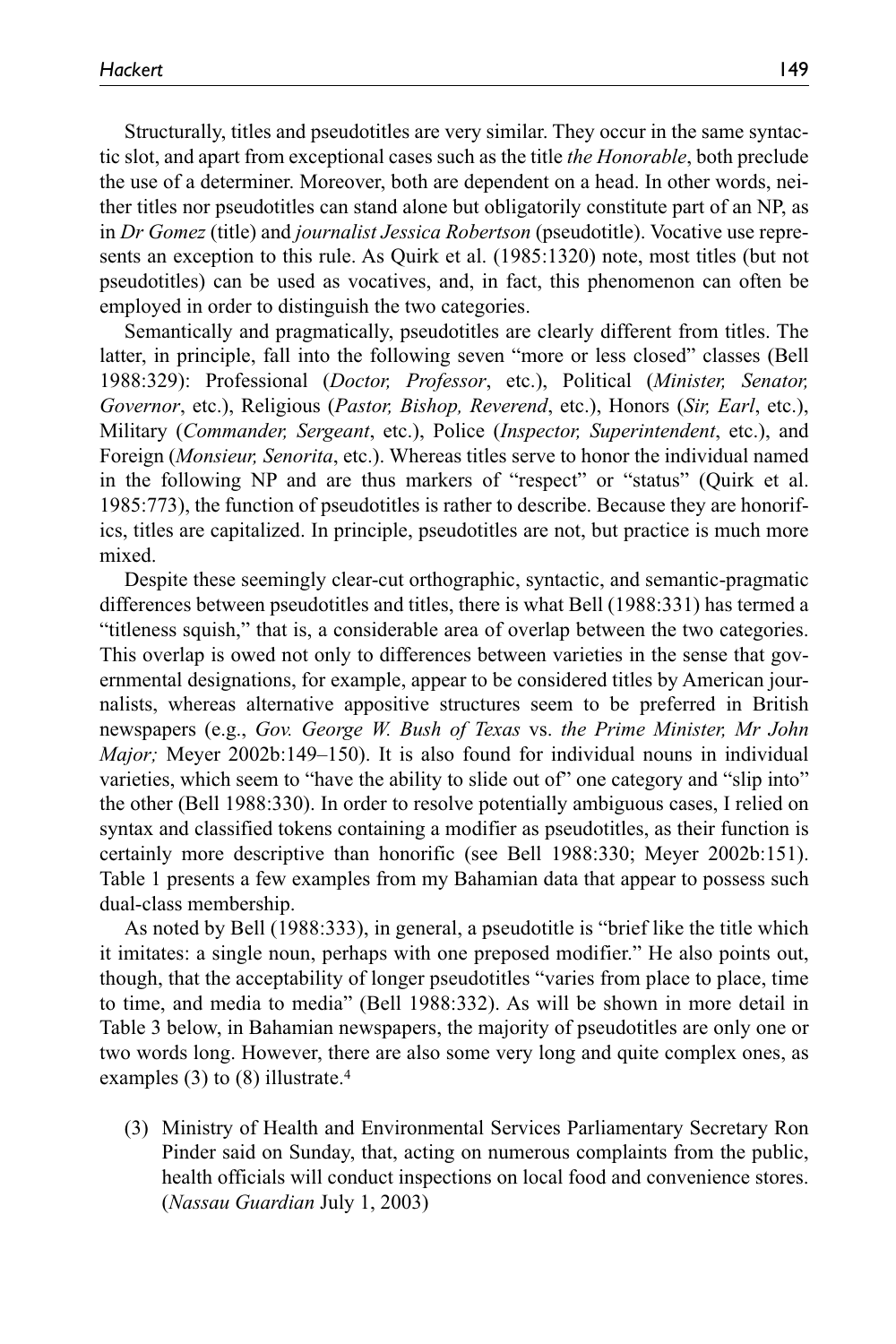| <b>Title</b>                | <b>Pseudotitle</b>                                                                                                            |  |  |  |  |
|-----------------------------|-------------------------------------------------------------------------------------------------------------------------------|--|--|--|--|
| Pastor                      | <b>Youth Pastor</b>                                                                                                           |  |  |  |  |
| Commodore                   | Royal Bahamas Defense Force Commodore                                                                                         |  |  |  |  |
| Prime Minister <sup>3</sup> | <b>Bahamas Prime Minister</b>                                                                                                 |  |  |  |  |
| Minister                    | Minister of Agriculture and Fisheries, Education Minister                                                                     |  |  |  |  |
| Superintendent              | District Superintendent, Police Superintendent, Assistant Superintendents<br>of Fisheries, Assistant Superintendent of Police |  |  |  |  |

**Table 1.** Nouns Occurring in Both Title and Pseudotitle Function in Bahamian Press Texts.

- (4) Rotary Assistant Governor for Grand Bahama Donald Ward headed a group of Rotarians forming the welcoming party for three exchange students participating in the Rotary International Exchange Programme. (*Freeport News* August 16, 2004)
- (5) Youth Pastor and host of the radio program, "Plugged In," Duerre Thomas explained the M.A.D. acronym means 'making a difference' […]. (*Freeport News* February 13, 2007)
- (6) Vice-President of Grand Bahama Island Tourism Board and Chairman of the Organizing Committee for Caribbean Tourism Conference 25 Terrance Roberts [...] explained that it was about recognition and to discuss the action plan put in place by the committee. (*Freeport News* December 5, 2002)
- (7) Senior Education Officer in charge of Language Arts at the Ministry of Education and part of the adult reading programme, Daphne Barr, concurred at the training seminar that there are other adults in the programme learning to read […]. (*Freeport News* October 27, 2005)
- (8) A number of prominent people in the community gathered at the scene, including […] close friends former prime minister Perry Christie and his wife Bernadette […]. (*Nassau Guardian* November 19, 2007)

Pseudotitles stand in a relationship of "systematic correspondence" (Quirk et al. 1985:57) with equivalent appositive structures, that is, with NPs that are either identical in reference with the name NP they co-occur with, as in *the permanent secretary to the Ministry of Health, Mr. R. H. Robertson* (*NGBO* May 7, 1968), or include the reference of the concomitant name NP (Quirk et al. 1985:1301), as in *Rodger Johnson, an executive director at Grand Bahama Power Company* (*Freeport News* December 5, 2002). Appositives have been found to be very common in press texts, presumably because they "convey information in as economical a form as possible" (Meyer 1992:118). As the previous examples show, they may be preposed or postposed. A determiner is necessary if an appositional construction is preposed (otherwise we are dealing with a pseudotitle) but optional if postposed. Appositives are often separated from the name NP they co-occur with by means of a comma; pseudotitles, like titles, in principle are not. Again, however, practice may be mixed. Table 2 summarizes the criteria for distinguishing between titles, pseudotitles, and appositives as just outlined.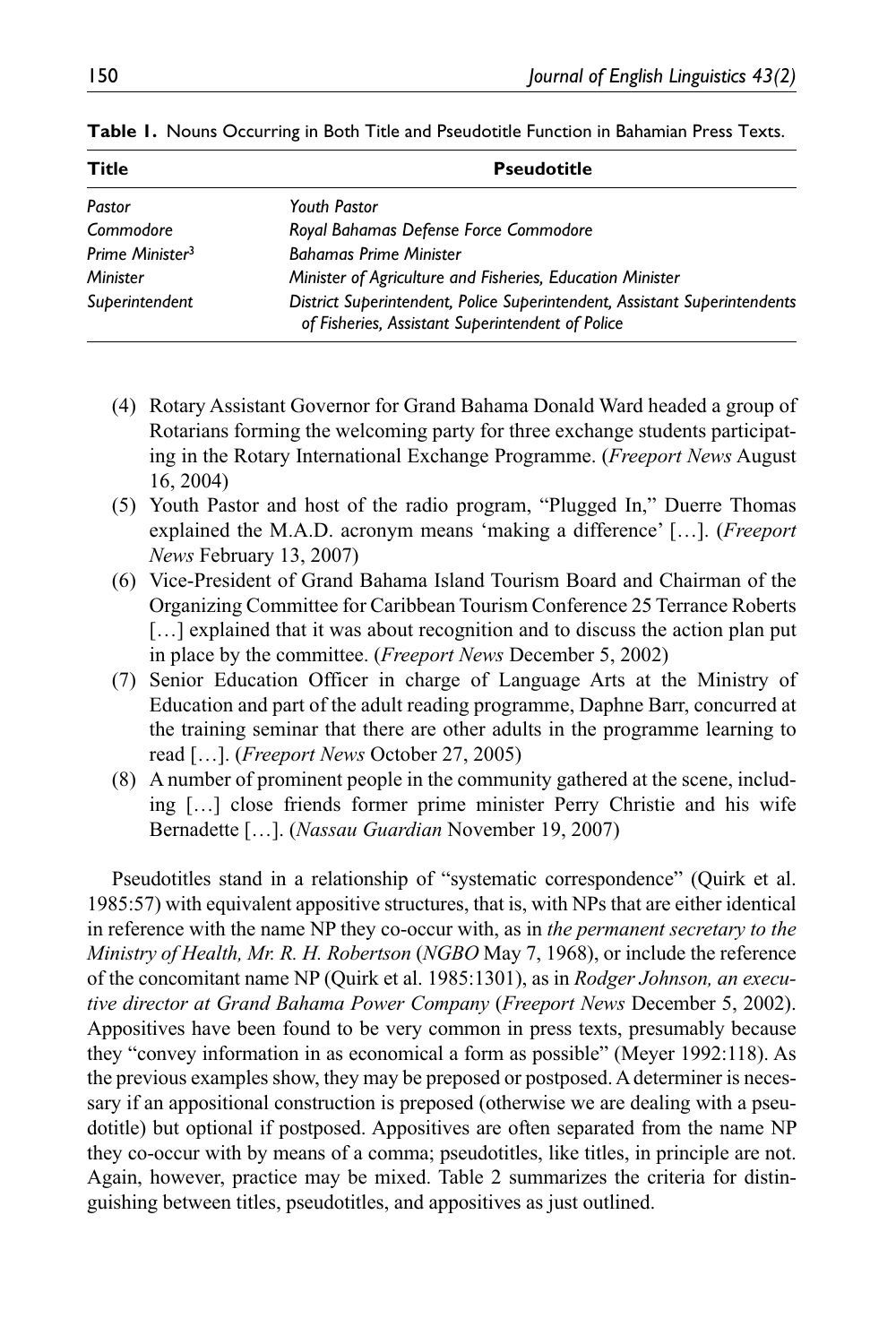|                                                                    | <b>Titles</b> | <b>Pseudotitles</b>       | <b>Appositives</b> |
|--------------------------------------------------------------------|---------------|---------------------------|--------------------|
| Co-occur with a name NP                                            |               |                           |                    |
| Depend on a head                                                   |               |                           | $\mathbf x$        |
| May take a determiner                                              | ×             | $\boldsymbol{\mathsf{x}}$ |                    |
| <b>Vocative use</b>                                                |               | $\mathbf x$               | $\mathbf x$        |
| Have descriptive rather than just honorific<br>function            | ×             |                           |                    |
| Are capitalized                                                    |               | (X)                       | $\mathbf x$        |
| May contain modifiers                                              | ×             |                           |                    |
| <b>Are brief</b>                                                   |               | $\mathbf{v}$              | (×)                |
| May be pre- or postposed                                           | ×             | ×                         |                    |
| Are separated from the co-occurring name<br>NP by means of a comma | ×             | (×)                       |                    |

**Table 2.** Criteria for Distinguishing between Titles, Pseudotitles, and Appositives.

**Table 3.** Pseudotitles by Length in Four Bahamian Newspapers, Raw Frequencies.

|                      | <b>One</b> |    | word words words words words |    |    | Two Three Four Five Six or more<br>words | Total |
|----------------------|------------|----|------------------------------|----|----|------------------------------------------|-------|
| <b>NGBO (1968)</b>   | 24         | 28 | 14                           | 14 | 6  |                                          | 89    |
| Abaconian            | 23         | 13 | $\overline{2}$               |    | 0  |                                          | 43    |
| <b>Freeport News</b> | 10         |    |                              | 4  | 0  |                                          | 41    |
| Nassau Guardian      | 17         | 36 | 15                           | 16 | 10 | 14                                       | 108   |
| Total                | 74         | 88 | 34                           | 37 | 16 | 32                                       | 281   |

It is important to note at this point that, even though in terms of syntactic structure pseudotitles behave like titles, the following analyses are restricted to the variation between pseudotitles and appositives, which is indicated in Table 2 by means of shading. Only the latter two categories can actually be considered "way[s] of saying the same thing" (Labov 1972:323), that is, variants of a linguistic variable. This is owed to the fact that, as already indicated, while titles merely serve as honorifics, pseudotitles and appositives actually have descriptive function, so that in purely semantic terms there is a difference between *Minister Loretta Butler-Turner* (title) and *Minister of State for Social Development Loretta Butler-Turner* (pseudotitle; *Nassau Guardian November* 21, 2007) but not between the latter and *the Minister of State for Social Development, Loretta Butler-Turner* (appositive) or *Loretta Butler Turner, (the) Minister of State for Social Development* (appositive).

There are 281 pseudotitles and 258 individually occurring appositive structures in the sample. A further twenty-eight appositives occur in conjunction with a pseudotitle,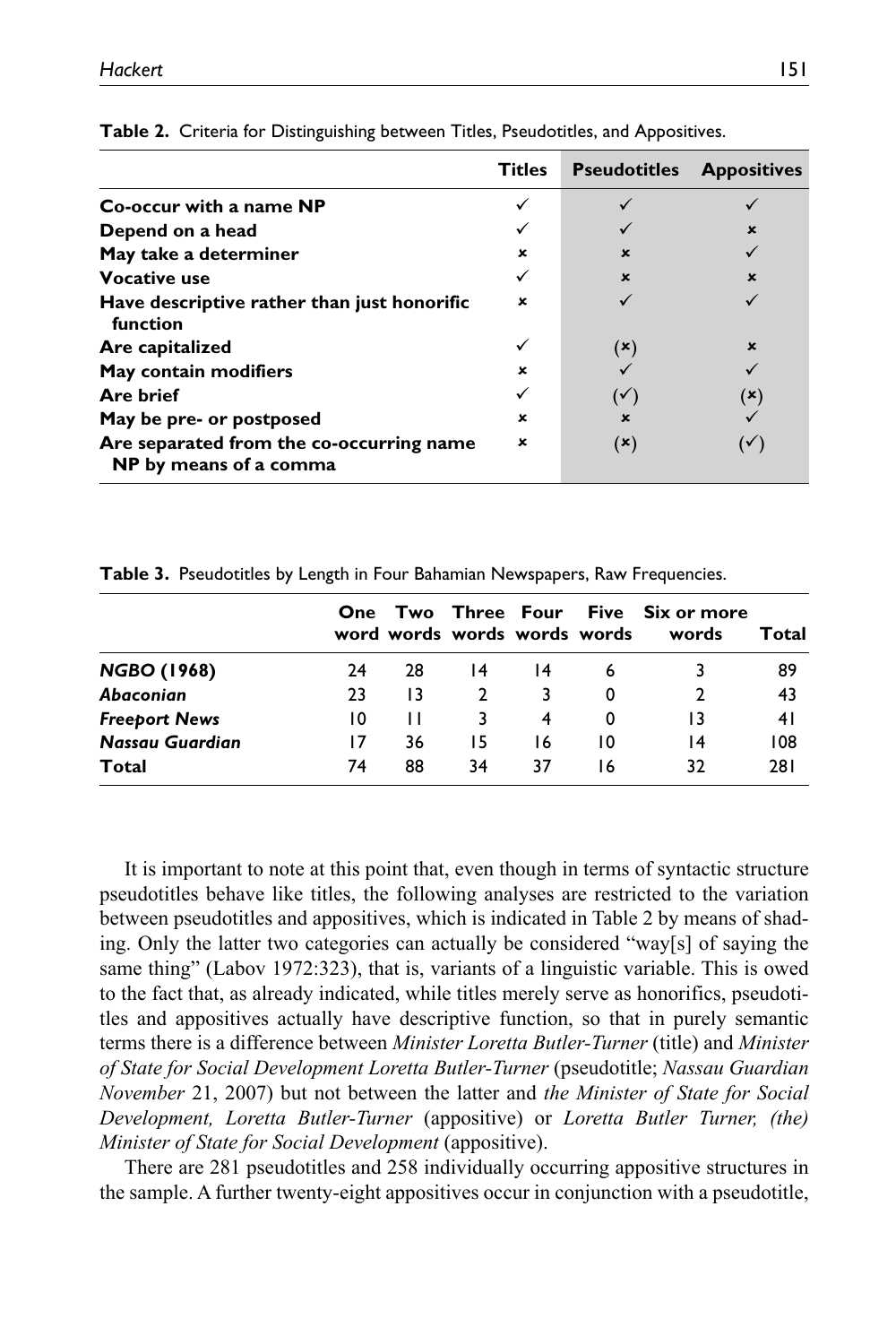

**Figure 1.** Pseudotitles in British, American (Meyer 2002b:162), and Bahamian Newspapers, per 20,000 Words.

as in *policewoman Blenda Lightbourn, a late witness and a participant in the raid and arrest* (*NGBO* May 22, 1968), or another appositional construction, as in *the Governor, Sir Ralph Grey, Patron of the Bahamas Red Cross* (*NGBO* February 21, 1968). The total number of titles (including *Mr., Mrs.*, etc.) is 667. This includes 131 titles cooccurring with other structures, as in *Civil Rights leader, Dr. Martin Luther King* (*NGBO* June 21, 1968), but as just noted, titles do not form part of the envelope of variation as defined here. All of the following statistics will be restricted to the alternation between pseudotitles and individually occurring appositives as semantic equivalents; the co-occurrence of different types of structure will be taken up in the discussion of the Varbrul analysis performed on the data.

# **Results 1: The Distribution of Pseudotitles in British, American, and Bahamian Newspapers**

Figure 1 presents the normalized frequencies of pseudotitles in the four Bahamian papers sampled here compared to the numbers obtained by Meyer (2002b:157) for ICE Great Britain (ICE GB) and ICE U.S.A.

Figure 1 shows considerable differences between the samples displayed. As expected, there are more than twice as many pseudotitles in ICE U.S.A. than in ICE GB. While both Nassau papers show even more pseudotitles than ICE U.S.A., the *Abaconian* and the *Freeport News* pattern in between ICE GB and ICE U.S.A. The differences are statistically significant overall (chi-square  $=$  39.7339,  $p = .000169$ ) as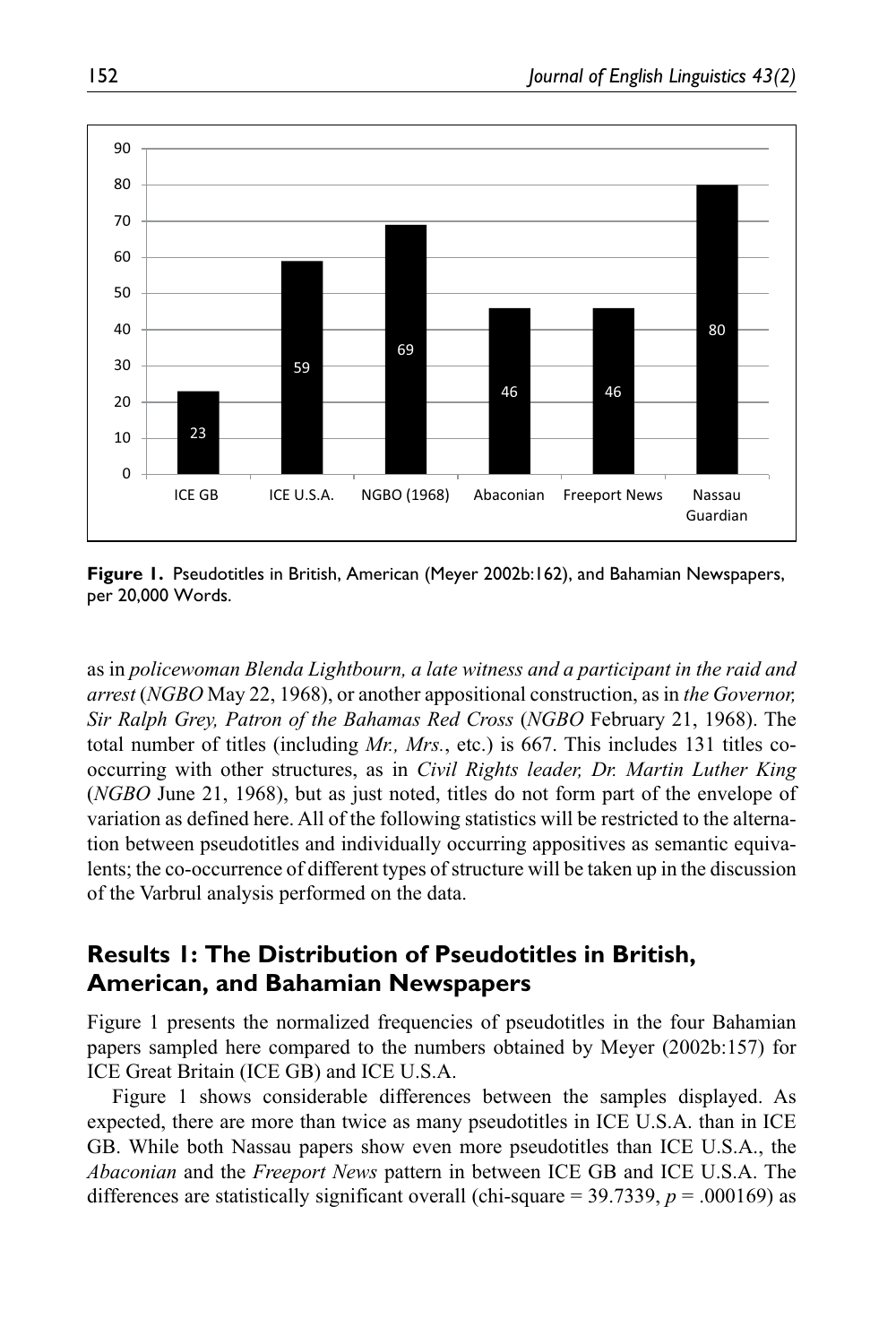

**Figure 2.** Pseudotitles versus Appositives in British, American (Meyer 2002b:157), and Bahamian Newspapers, per 20,000 Words.

well as for individual pairs such as *NGBO* versus ICE GB (chi-square = 25.2737, *p* = .0005). The pair ICE GB versus ICE U.S.A (chi-square = 15.8049, *p* = .07022) just barely misses the .05 significance mark. What is definitely not significant is the difference between the contemporary *Nassau Guardian* and its colonial forerunner, *NGBO* (chi-square  $= 0.5294, p = .4669$ ). In sum, if Bahamian journalists now follow American norms, they apparently also did so before independence, at least in Nassau.

Obviously, these tests are not particularly informative yet, as Figure 1 displays only pseudotitles but disregards alternative structures. This is important to note because the differences in the frequencies with which pseudotitles occur in the various samples displayed in Figure 1 might simply be an artifact of an underlying difference in the number of contexts in which they could have occurred. Figure 2 displays the proportions of pseudotitles and appositives in all samples investigated for this study. Again, the counts for ICE GB and ICE U.S.A. have been taken from Meyer (2002b); numbers are all normalized to 20,000 words.

As Figure 2 shows, with the exception of the historical Bahamian press sample, the numbers of contexts in which pseudotitles could have occurred, that is, the sums total of pseudotitles and appositives per 20,000 words, are almost identical across the samples, and, in fact, the differences displayed are not statistically significant (chi-square = 2.3678,  $p = .6685$ ). This changes if the *NGBO* is included (chi-square = 31.4609,  $p =$ .007595). There is, however, no correlation between the sums total and the frequencies of pseudotitles across the various samples (cor-coef =  $0.5591148$ ,  $p = .2487$ ). The *NGBO* stands out in that it has by far the most contexts in which pseudotitles could have occurred, but in terms of the proportion of pseudotitles  $(69/161 = 43$  percent), it quite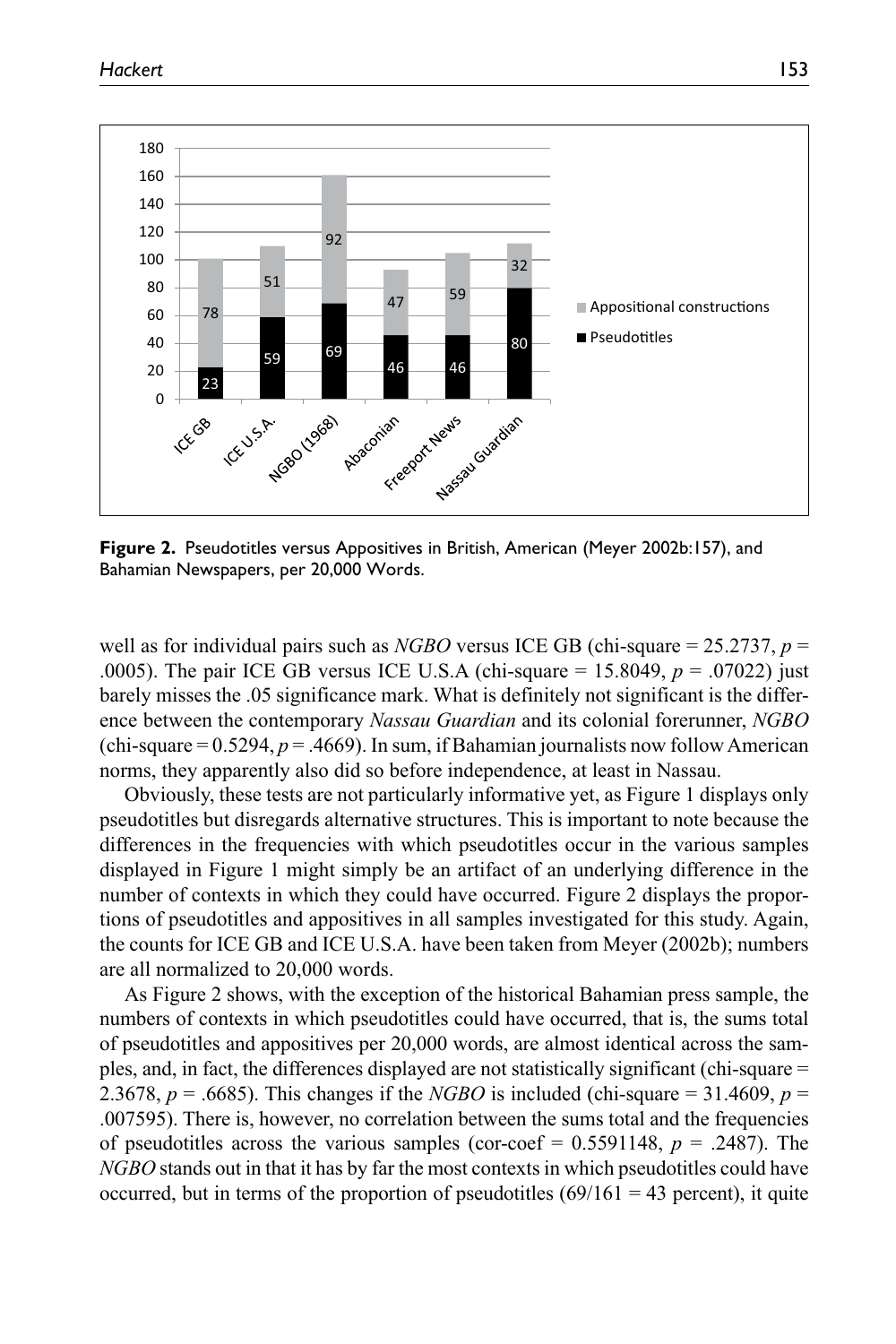closely resembles two of the other Bahamian papers, that is, the *Abaconian* (46/93 = 49 percent) and the *Freeport News* (46/105 = 44 percent) and also, albeit to a lesser extent, ICE U.S.A.  $(59/110 = 54$  percent). By far the highest proportion of pseudotitles occurs in the contemporary *Nassau Guardian* (80/112 = 71 percent), the lowest in ICE GB  $(23/101 = 23$  percent).

The differences in the distribution of pseudotitles versus appositives are again statistically significant not just overall (chi-square  $= 55.1007$ ,  $p = .0000001245$ ) but also if individual pairs, such as ICE GB versus ICE U.S.A. (chi-square  $= 19.8315$ ,  $p =$ .008458), *NGBO* versus ICE GB (chi-square = 10.2772, *p* = .001347), *Nassau Guardian* versus ICE U.S.A. (chi-square = 7.0145, *p* = .008085), or *Nassau Guardian* versus *NGBO* (chi-square = 21.484,  $p = .003568$ ), are considered. Note that the latter two pairs did not show significant differences between their members when only frequencies of pseudotitles per 20,000 words were analyzed but show them now when the distribution of pseudotitles versus appositives is taken into account. This is particularly interesting with regard to the pair of press samples from Nassau, which showed very similar (and very high) frequencies of pseudotitles per 20,000 words in Figure 1. In Figure 2, by contrast, the historical *NGBO* appears much more conservative than its modern successor in that, despite a high frequency of pseudotitles, appositive structures are still preferred to an even greater extent.

As noted in the introduction, pseudotitles began as "a characteristic feature of current English journalistic style" (Rydén 1975:15) in the United States and from there spread to other English-speaking countries. In that process, they also seem to have developed in length and complexity, at least in postcolonial varieties of the language. Thus, Meyer (2002b:163) finds, first, that ICE New Zealand and ICE Philippines contain "significantly more pseudo-titles that were lengthier than five words" than both ICE GB and ICE U.S.A. and, second, that "in New Zealand and Philippine press reportage, innovative forms are evolving, making these varieties different from the others." In his view, this "not only shows that a grammatical construction can be borrowed from one variety into another but that once the construction is borrowed, the constraints on its usage can change, leading to new forms" (Meyer 2002b:148).

Table 3 presents raw frequencies of pseudotitles by length<sup>5</sup> in the various Bahamian newspapers sampled for this study. It shows that there is a drastic drop in frequency between one- and two-word pseudotitles and three- and four-word ones, and then an additional drop for pseudotitles of five and more words. Figure 3 displays the normalized frequencies of short versus long pseudotitles in the various Bahamian press samples and in ICE GB and ICE U.S.A. The binary distinction into short (one to four words) and long (five or more words) pseudotitles was adopted in order to make my Bahamian data comparable to Meyer's (2002b:162), who distinguishes only between these two categories.6 Together with the examples presented in the section circumscribing the linguistic variable under investigation, it suggests that the development of pseudotitles is comparatively advanced in the Bahamas. Clearly, in Bahamian newspapers pseudotitles tend to be longer than in either British or American papers. In fact, ICE GB contains not a single pseudotitle that has five or more words. The differences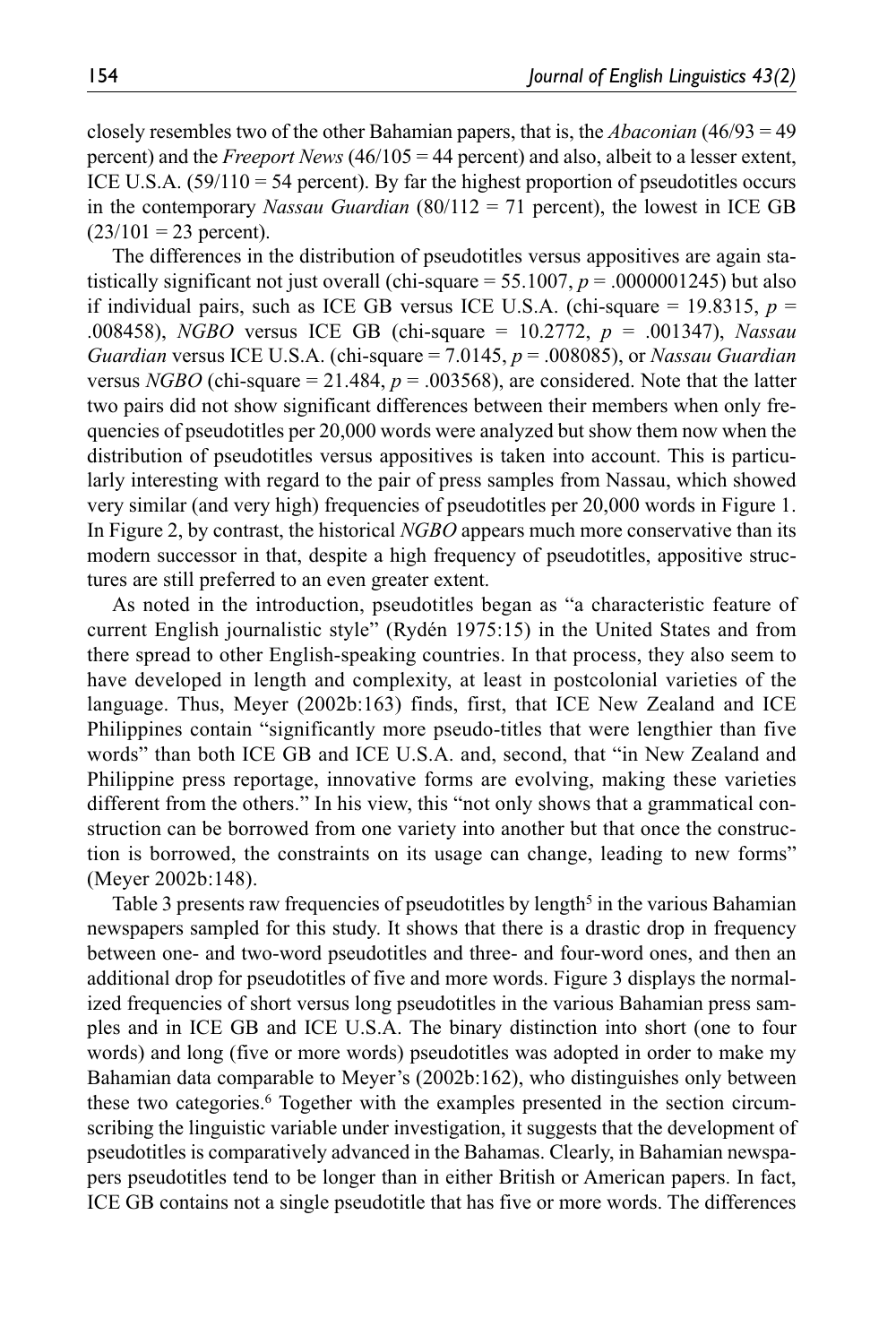

**Figure 3.** Short (One to Four Words) versus Long Pseudotitles (Five or More Words) in British, American (Meyer 2002b:162), and Bahamian Newspapers, per 20,000 Words.

in the distribution of short versus long pseudotitles are, once more, statistically significant (chi-square =  $32.6843$ ,  $p = .004348$ ).

A very interesting finding is that the *Abaconian* and the *Freeport News* all of a sudden appear quite different in that the proportion of long pseudotitles is significantly greater in the latter ( $15/46 = 33$  percent) than in the former ( $2/46 = 4$  percent; chisquare  $= 10.3906$ ,  $p = .001267$ . The *Abaconian*, in fact, now patterns with the historical Bahamian press sample, that is, the *NGBO*  $(7/69 = 10)$  percent). Actually, if conservatism is indicated by the fact that long pseudotitles are avoided to an even greater extent than pseudotitles in general, as in ICE GB, then the *Freeport News* appears as the most progressive paper of the sample, featuring by far the highest proportion of long pseudotitles. Considering the fact that the *Abaconian* and the *Freeport News* showed very similar patterns with regard to both the frequency of pseudotitles overall and the distribution of pseudotitles versus appositives, this result appears surprising at first sight. If the social history and current sociolinguistic situation of the islands hosting the two newspapers are taken into account, however, the surprise disappears.

The *Abaconian* is published in Abaco, one of the northernmost Bahamian islands, whose distinctive character, as noted in the section describing the sociohistorical background of English in the Bahamas, is owed to its loyalist heritage. Whites in Abaco have always had a larger share of the population than in the Bahamas as a whole (Craton & Saunders 1998:60, 196); they call themselves "Conchy Joes," and many of them vehemently opposed Bahamian independence and even tried to secede from the Bahamas and form their own British colony when it happened (Craton & Saunders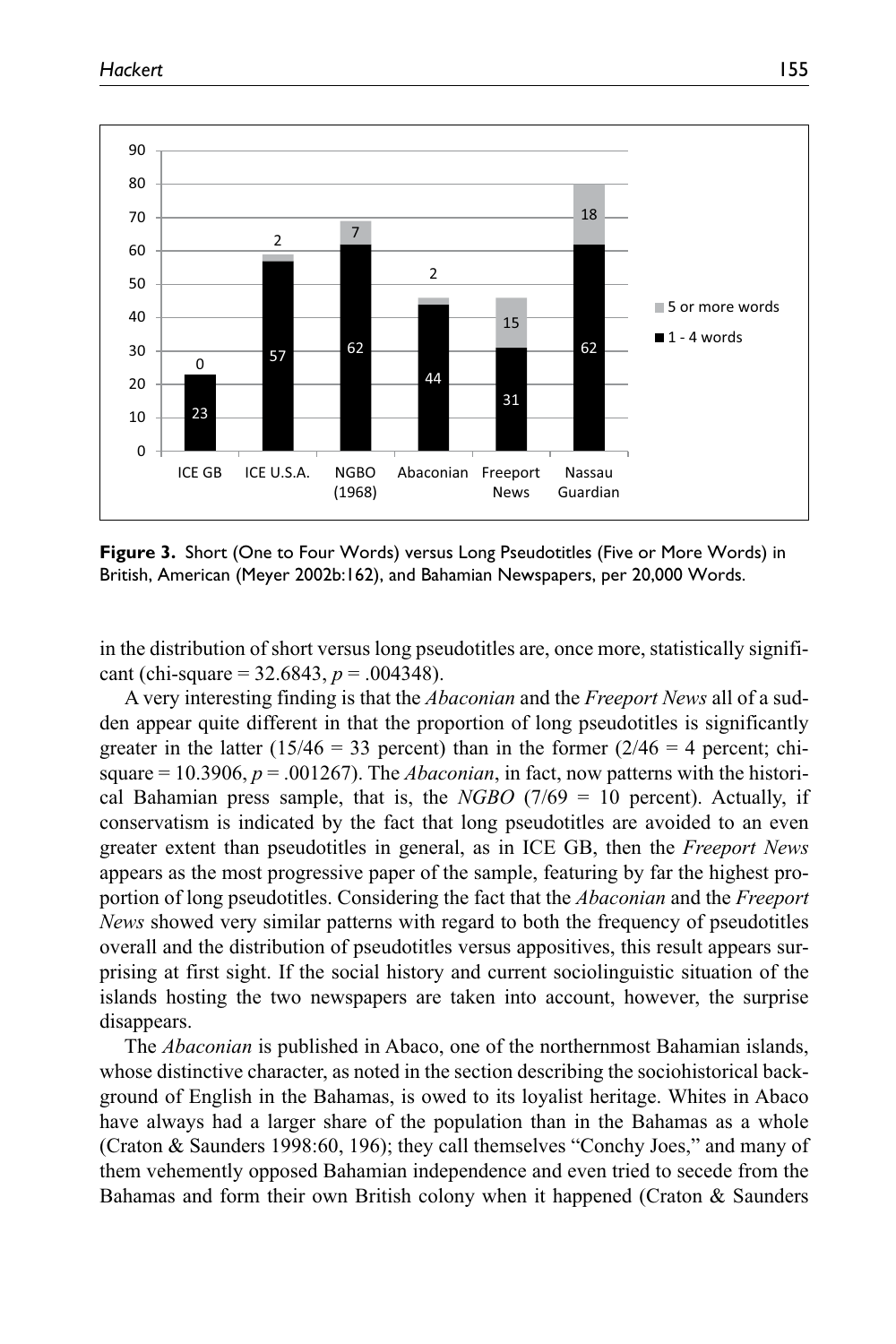1998:359–360). Grand Bahama, by contrast, which is where the *Freeport News* appears, remained very sparsely settled until the mid-twentieth century, when the only inhabitants were a couple hundred descendants of slaves who had been left behind after the abolition of slavery in 1834 (Craton & Saunders 1998:59). Apart from two brief interludes of smuggling activity during the American Civil War and the prohibition era, the only economic activities practiced at the time were farming and fishing. In 1955, the Bahamian government, together with an American financial investor, decided to develop Grand Bahama into a tourist destination for wealthy Americans. Freeport was founded in the same year, and hotels, airports, a cruise ship harbor, and an oil-bunkering facility were built (Craton & Saunders 1998:323–327, 332–336). Today, Grand Bahama is probably the most industrialized and urbanized island of the entire archipelago. It appears that the differences in the histories and current sociopolitical, demographic, and economic situations characterizing the two islands are subtly reflected in language use, with the use of pseudotitles, as an Americanism symbolizing an orientation toward "modern" lifestyles, participating in this differentiation.

## **Results 2: Factors Influencing the Occurrence of Pseudotitles in Bahamian Newspapers**

In order to test which factors favor or inhibit the use of pseudotitles in relation to equivalent appositives in Bahamian press texts, a Varbrul analysis was conducted, the results of which are displayed in Table 4. Varbrul is a statistical computer package that builds on raw frequencies in any corpus of performance data and uses maximum likelihood estimates in the context of a logit-additive model in order to determine the strength and direction of the various factors affecting the application of a variable linguistic rule, such as the occurrence of a pseudotitle rather than an equivalent appositive (see, e.g., Young & Bayley 1996). The program version used here is GoldVarb 3.0b3 (Sankoff, Tagliamonte & Smith 2005).

The individual factors examined are displayed in column 1; column 2 shows token frequencies per factor; and column 3 gives the proportion of tokens that feature a pseudotitle rather than an appositive. The factor weights in column 4, finally, assess probabilities of choosing a pseudotitle over an equivalent appositive. These probabilities were established in a stepwise logistic regression analysis ("step-up/step-down"), in which each factor group was systematically added to and removed from the analysis in order to determine if its presence would make a significant contribution to the model of variation. Factor weights greater than .5 indicate favoring effects, those less than .5 disfavoring ones. Square brackets around individual factor weights show that Varbrul discarded this factor group in the stepwise regression analysis because it did not contribute significantly to the observed variation. Factors were culled from the literature; where necessary, they were adapted to the realities of the corpus employed for the investigation reported here.

The entire data set is described by an "input probability," best understood as a measure of the rule to be applied overall, that is, apart from influence of the various factors. Two other pieces of information are calculated by the program: the log likelihood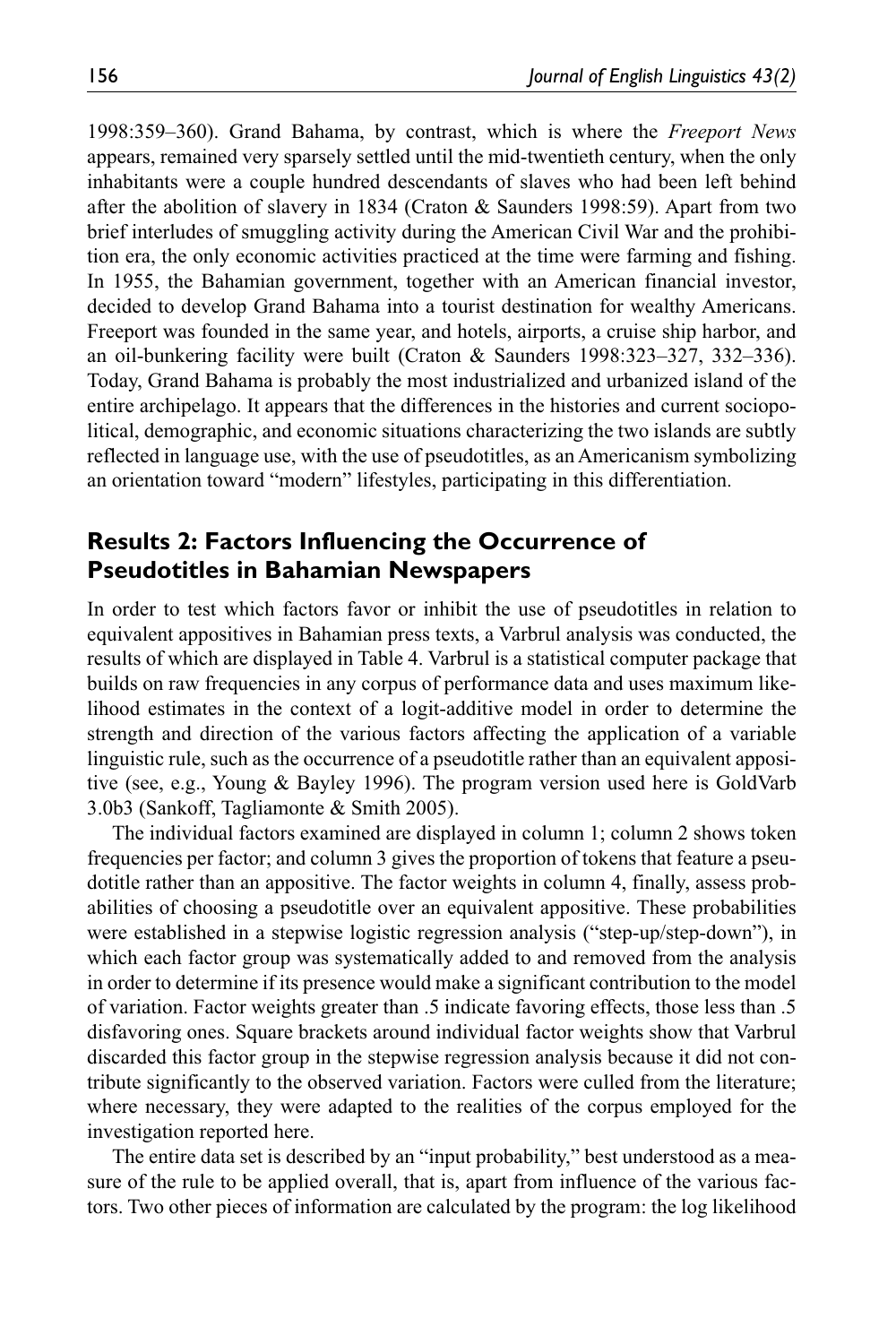|                                                                                  | N   | %    | <b>Factor weight</b> |
|----------------------------------------------------------------------------------|-----|------|----------------------|
| <b>PAPER</b>                                                                     |     |      |                      |
| NGBO (1968)                                                                      | 207 | 43.0 | 0.411                |
| Abaconian                                                                        | 87  | 49.4 | 0.480                |
| <b>Freeport News</b>                                                             | 94  | 43.6 | 0.436                |
| Nassau Guardian                                                                  | 151 | 71.5 | 0.669                |
| <b>NOUN TYPE</b>                                                                 |     |      |                      |
| Political                                                                        | 146 | 68.5 | 0.728                |
| Other                                                                            | 393 | 46.1 | 0.410                |
| <b>LENGTH</b>                                                                    |     |      |                      |
| Short (one to four words)                                                        | 347 | 67.1 | 0.655                |
| Long (five or more words)                                                        | 192 | 25.0 | 0.239                |
| <b>MODIFICATION</b>                                                              |     |      |                      |
| None                                                                             | 123 | 65.0 | 0.571                |
| Premodification only                                                             | 190 | 70.5 | 0.629                |
| Postmodification only                                                            | 130 | 29.2 | 0.337                |
| <b>Both</b>                                                                      | 96  | 30.2 | 0.378                |
| <b>CO-OCCURRENCE</b>                                                             |     |      |                      |
| None                                                                             | 380 | 57.6 | 0.560                |
| With title only                                                                  | 3   | 34.4 | 0.311                |
| With other construction(s)                                                       | 28  | 60.7 | 0.605                |
| <b>FORM OF NAME NP</b>                                                           |     |      |                      |
| First name + last name                                                           | 499 | 51.9 | [0.488]              |
| Last name only                                                                   | 40  | 55.0 | [0.65]               |
| <b>COORDINATION</b>                                                              |     |      |                      |
| None                                                                             | 461 | 51.4 | 0.457                |
| In descriptive NP: Single head with multiple modifiers                           | 26  | 53.8 | 0.823                |
| In descriptive NP: Multiple heads sharing a single determiner<br>and/or modifier | П   | 18.2 | 0.263                |
| In descriptive NP: Two entirely independent NPs                                  | 18  | 66.7 | 0.881                |
| In name NP                                                                       | 23  | 69.6 | 0.663                |
| <b>OCCURRENCE IN PHOTO CAPTION</b>                                               |     |      |                      |
| Yes                                                                              | 57  | 36.8 | [0.388]              |
| No                                                                               | 482 | 53.9 | [0.514]              |
| Total/input probability                                                          | 539 | 52.1 | 0.508                |

**Table 4.** Factors Influencing the Use of Pseudotitles versus Appositives in Bahamian Newspapers.

Note: Log likelihood = −270.342, chi-square/cell = 1.0449.

and the chi-square/cell. Both represent statements as to the goodness-of-fit of the model generated. A chi-square/cell value of one is generally deemed a good value (Patrick 1999:239).

The factor group "Paper" confirms the results shown in Figure 2 above, that is, that the *Nassau Guardian* is the Bahamian paper that most favors pseudotitles over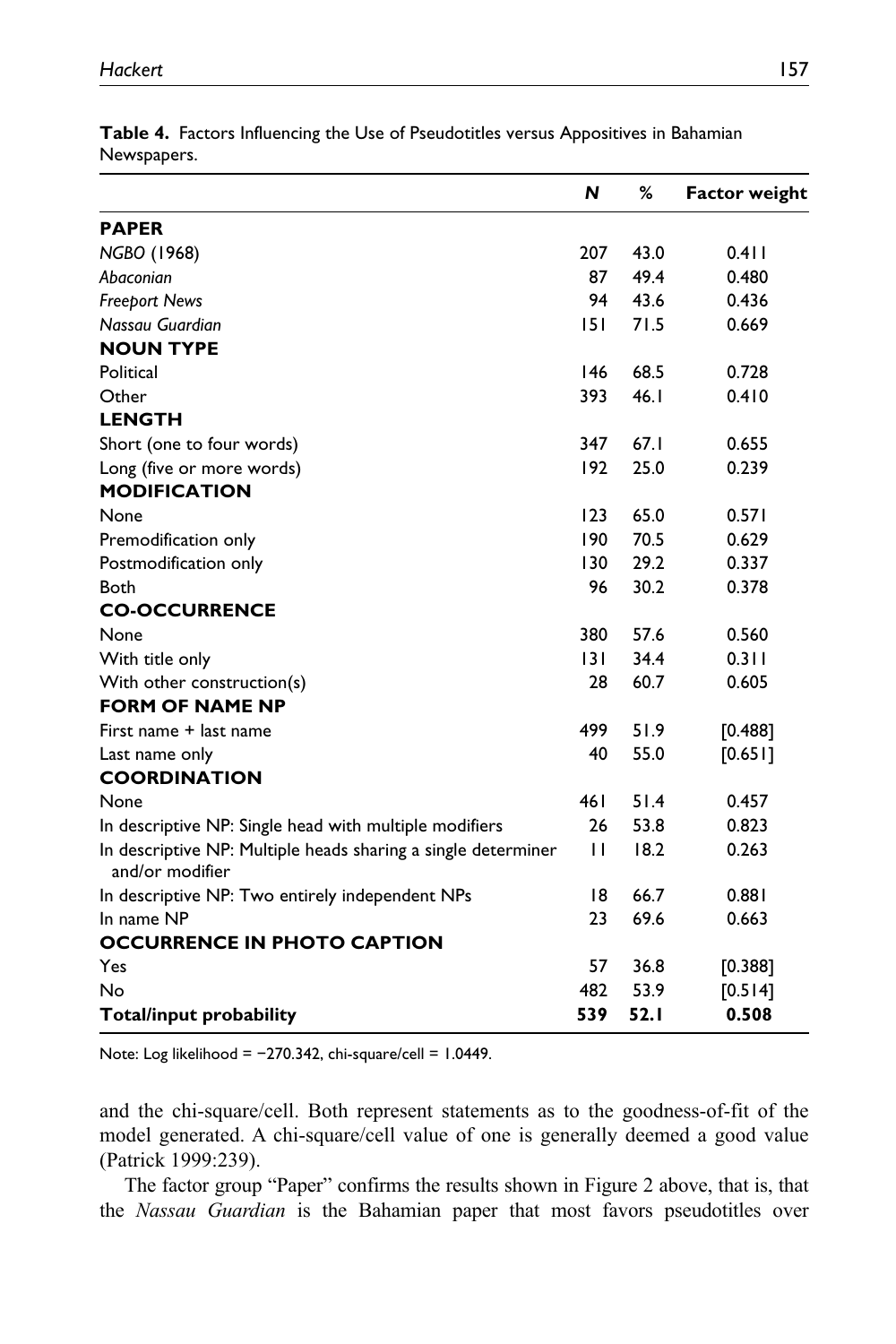equivalent appositives. Pseudotitles are also favored by constructions involving political nouns. This category includes not only ministerial terms and other governmental designations, as in *former Minister of Labour Peter Graham* (*NGBO* February 8, 1968) but also terms denoting political occupations of other kinds, as in *United Bahamian Party backbencher Bernard Dupuch* (*NGBO* February 8, 1968).7 Just as in Rydén's (1975:17) data, the most frequent political noun in the Bahamian newspapers is *minister*  $(N = 107)$ . In accordance with Bell (1988:332) and Meyer (2002b:149) (as well as with the criteria specified in the section circumscribing the variable context), I categorized *Minister* as a title and excluded it from the analysis if it appeared either on its own or in the phrase *Prime Minister* ( $N = 41$ ) but considered it part of a pseudotitle ( $N = 48$ ) if it was accompanied by modifiers, as in the example above.8

The results for noun type displayed in Table 4 differ from those obtained by Rydén (1975:16–17), who, in a study of "Noun-Name Collocations in British English Newspaper Language," found that political nouns occurred in pseudotitles (instead of in an appositive construction) only 13 percent of the time, whereas other nouns did so 26 percent of the time. Not only are pseudotitles thus much more frequent in Bahamian journalistic writing than in British newspapers (as shown in Figures 1 through 3 above), but with regard to noun type the order of constraints is also reversed. This may have to do with what Bell described in the late 1980s, when he noted that "expressions such as *Prime Minister Lange* have had full acceptance as titles in the United States media for many years" but "remain deviant" in the British quality press (Bell 1988:332). The situation must have been the same in the 1970s, when Rydén's data were collected. That Bahamian usage appears American compared to those data is not surprising.

That the occurrence of a pseudotitle or an equivalent appositive is related to the length of the construction is obvious, and Varbrul here once more confirms what Figure 3 already indicates. Length, however, is also related to the structural complexity of an NP. I distinguished four types in this respect: (1) constructions containing no modification, such as *Labourer Edward Morley* (*NGBO* February 8, 1968; in this case, the descriptive NP *Labourer* consists of a head only); (2) constructions featuring premodification only, such as *Freeport businessman Lambert Bowe* (*Freeport News* November 19, 2007; here, *Freeport* is the premodifier, *businessman* the head of the descriptive NP); (3) constructions containing postmodification only, such as *leader of The Swingers, Anthony "Huck" Williams* (*Freeport News* October 27, 2005; head = *leader*, postmodifier = *of The Swingers*); and (4) constructions showing both premodification and postmodification, such as *Rotary Assistant Governor for Grand Bahama Donald Ward* (*Freeport News* August 16, 2004; premodifier(s) = *Rotary Assistant*, head = *Governor*, postmodifier = *for Grand Bahama*). Whereas the presence of a premodifier does not disfavor the occurrence of a pseudotitle (and, in fact, slightly favors it compared to the absence of any kind of modification at all), postmodification, either on its own or in conjunction with a premodifier, strongly inhibits pseudotitles.

This is entirely in accordance with the findings of both Bell (1988:336) and Meyer (2002b:160), and there is a strictly linguistic reason for the phenomenon. As Bell (1988:328) notes, in contrast to appositives, pseudotitles are not independent NPs but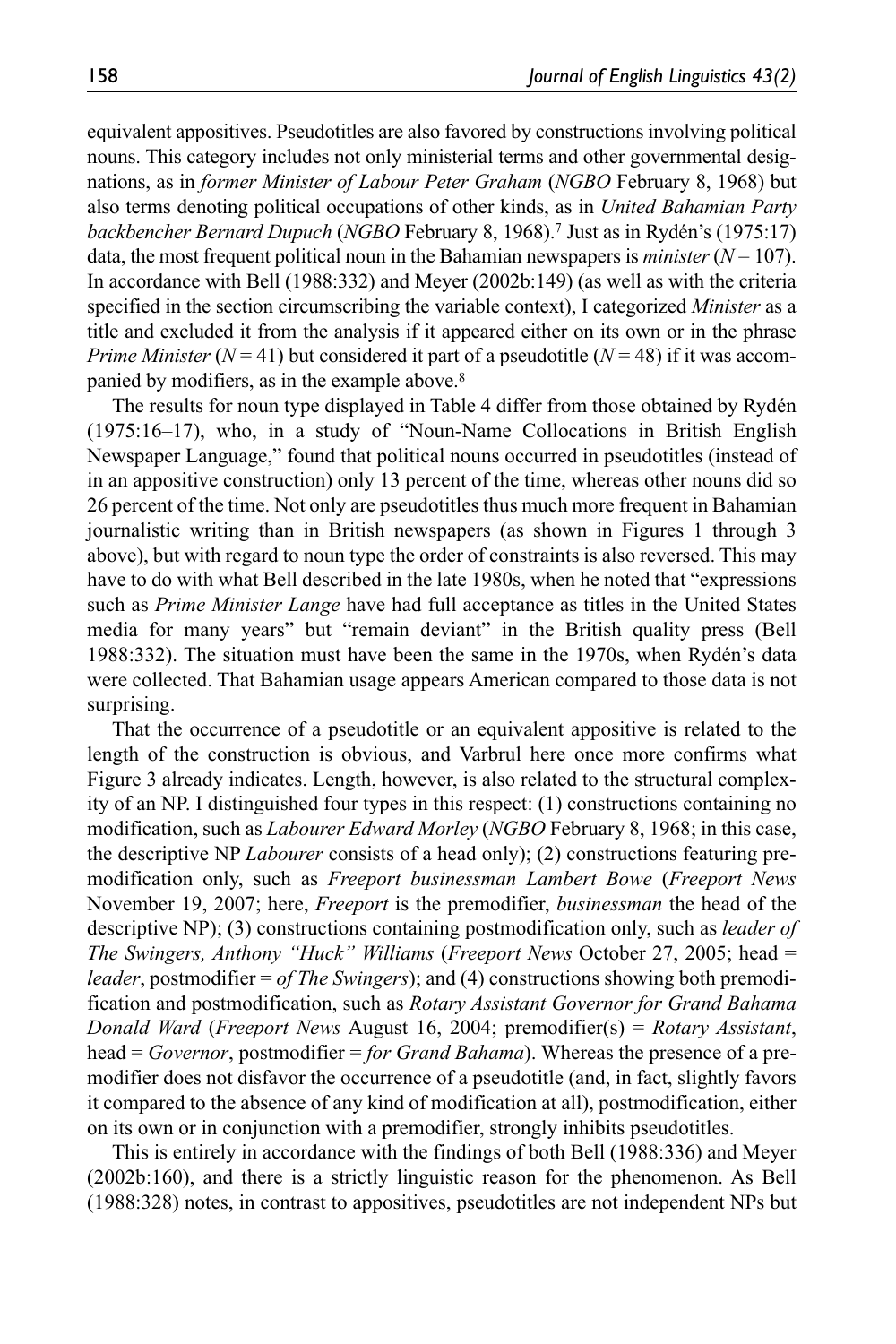are embedded under the name NP they precede. As such, they are subject to the principle of "end-weight" (Quirk et al. 1985:1361–1362), which stipulates that heavier constituents be placed at the end of a structure rather than at its beginning. Obviously, the longer and more complex a pseudotitle, the more unbalanced the NP containing it will be. An appositive, by contrast, is independent of the name NP to which it is related, which, as noted in the section circumscribing the linguistic variable, is often indicated in writing by means of a comma. The principle of end weight thus does not apply in the same way to appositives, which means that they can be not only longer but also more complex than pseudotitles. Postmodifiers, which most typically consist of prepositional phrases or relative clauses, are obviously longer and more complex than premodifiers, which most frequently consist only of adjective phrases, participle constructions, or other nouns. This explains the strong inhibiting effect that the occurrence of postmodification has on the use of pseudotitles not just in the Bahamian data but also in the data investigated by Rydén (1975:22–27), Bell (1988:336), and Meyer (2002b:160).

The co-occurrence of pseudotitles with other constructions is also restricted (Bell 1988:336; Rydén 1975:28). In coding the data, co-occurring constructions were not counted twice but assigned to the appropriate category and coded for the kind of cooccurrence relationship that obtained. As the present study focuses on pseudotitles, these always took precedence over other constructions; appositives, in turn, took precedence over titles. Thus, both *Former National Democratic Party chairman Mr. Holland G. Smith* (*NGBO* January 6, 1968) and *policewoman Blenda Lightbourn, a late witness and a participant in the raid and arrest* (*NGBO* May 22, 1968) would have been counted as pseudotitles but coded for co-occurrence with a title (*Mr.*) and an appositive (*a late witness* …), respectively; *Mr. Preston Albury, PLP representative for Eleuthera* (*NGBO* February 21, 1968), by contrast, would have been counted as an appositive co-occurring with a title. As titles such as *President, General*, or *Bishop* and what Bell (1988:329) has labeled "M-terms," that is, *Mr., Mrs.*, and so forth, are usually mutually exclusive because they occur in the same structural slot, they were collapsed into a single category.

As shown in Table 4, the presence of a title or M-term inhibits the occurrence of a pseudotitle, even though the co-occurrence of the two is by no means impossible, as these examples show: *attorney Mrs. Smith* (*Abaconian* January 15, 2012), *Administrator Dr. Christie* (*Freeport News* April 28, 2003), *COB Dean of Social and Educational Studies Dr. Thaddeus McDonald* (*Nassau Guardian* November 19, 2007). Again, structural reasons explain why a pseudotitle and a title or an M-term do not usually go together: as the name implies, pseudotitles occur where we otherwise find titles. As also noted by Bell (1988:329), however, "two titles may in fact be aggregated in front of a name," as in *Field-Marshal Earl Haig.* The same appears to hold for the combination of title or M-term and pseudotitle. The presence of other constructions, as in *policewoman Blenda Lightbourn, a late witness and a participant in the raid and arrest* (*NGBO* May 22, 1968) affects the occurrence of pseudotitles only marginally.

The form of the name NP to which a pseudotitle or appositive is related apparently has no influence on the choice of construction. Other than in Bell's (1988:336) New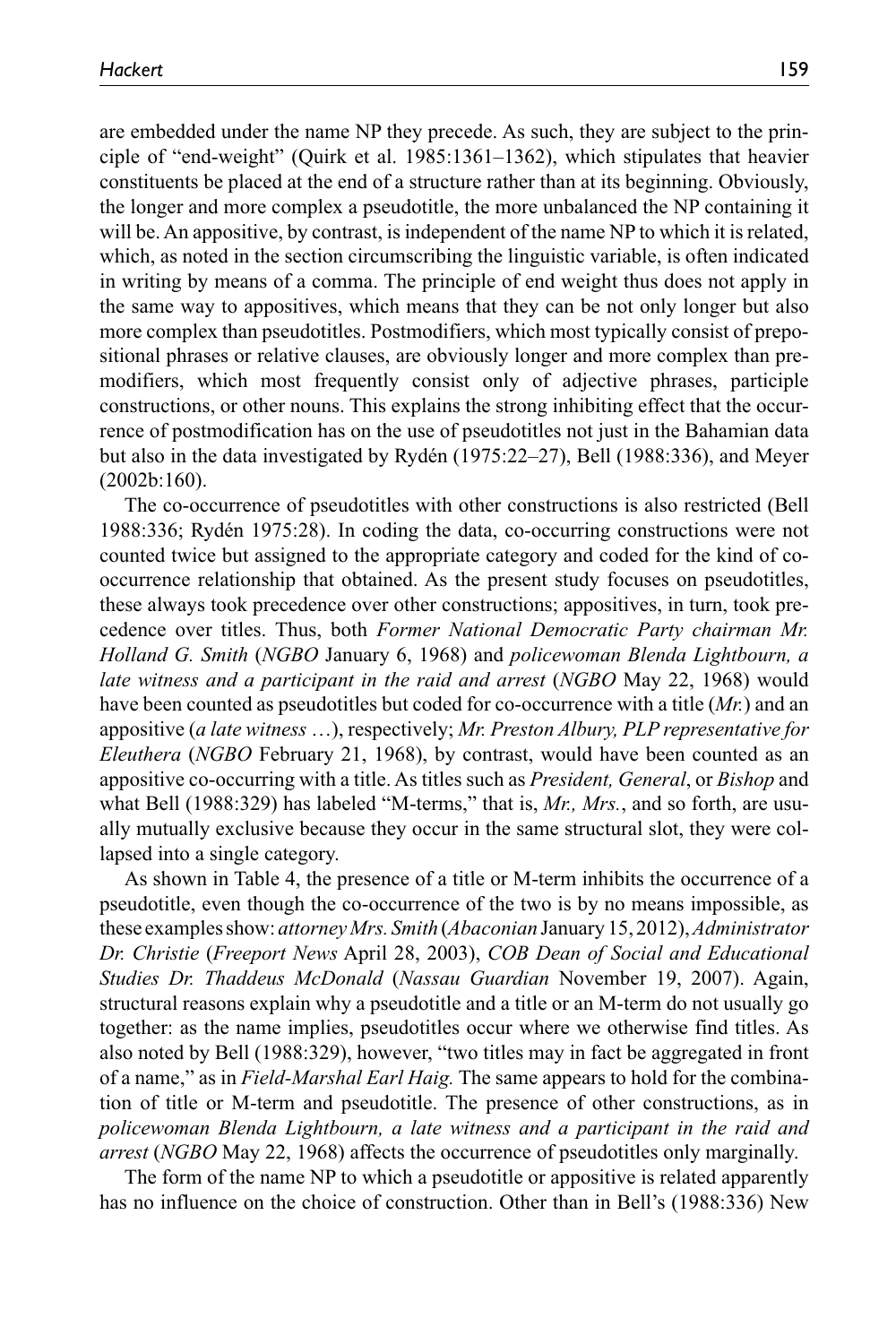Zealand data, last name only does not inhibit the occurrence of a pseudotitle, and first name + last name does not favor it. Two possible reasons for this finding are (1) the small number of tokens containing last names only and (2) differences in the use and function of particular forms of address between the Caribbean and other Englishspeaking countries. Unfortunately, very little research has been done on this topic to date (though see Mühleisen 2005), so this interpretation remains entirely speculative at this point.

That different kinds of coordination affect the occurrence of pseudotitles has been observed by Rydén (1975:27–28). Coordination may occur in the descriptive NP (Bell 1988:333), where it may involve not only a single head with multiple modifiers, as in *Labour and Welfare Minister Milo Butler* (*NGBO* June 21, 1968; head = *Minister*, modifiers = *Labor, Welfare*), but also multiple heads sharing a single determiner and/ or modifier, as in the appositional construction *Jim Pickett, Steel HQ's chief designer and builder* (*Freeport News* February 13, 2007; modifier = *chief*, heads = *designer, builder*). There may also be two entirely independent NPs, as in *Youth Pastor and host of the radio program, "Plugged In," Duerre Thomas* (*Freeport News* February 13, 2007;  $NP_1$  = *Youth Pastor*,  $NP_2$  = *host of the radio program, "Plugged In"*). Finally, coordination may also occur in the name NP, as in *Rotarians Derek Hendfield, David Long, Dreswell Coakley* (*Freeport News* August 16, 2004). On the whole, coordination is rare in the NPs analyzed here; apart from descriptive NPs in which multiple heads share a single modifier, which, however, are exceedingly rare, it does not inhibit the use of a pseudotitle. In this respect, the Bahamian data differ from those analyzed by Rydén, who finds that "normally, co-nouns are postpositive" (1975:27).

Finally, there is the relationship between pseudotitles and captions. If, as observed by Bell (1988:329), a pseudotitle "compresses an expression while simultaneously increasing its emphasis," then one would expect to find such structures in captions even more frequently than in news language in general. A similar claim is, in fact, made by Rydén (1975:37), who maintains that "most amenable to the construction are captions, newsflashes and other kinds of condensed language calling for a high degree of spatial and syntactic economy" but does not provide any numbers. In the Bahamian data, pseudotitles are no more frequent than appositives in photo captions; rather, the reverse is the case. As indicated by the square brackets, however, this factor group did not contribute significantly to the observed variation.

### **Results 3: A Closer Look at Appositives**

So far, this study has only contrasted pseudotitles with a general class of appositive structures, be they preposed, as in *the winner of the laptop, John Haestad* (*Abaconian* February 1, 2010), or postposed, as in *Ted Doyle, chief of Government information services* (*NGBO* May 7, 1968). Even though preposed and postposed appositives of the same syntactic type, as in *the winner of the laptop, John Haestad* versus *John Haestad, the winner of the laptop*, are semantically identical, they still appear to pattern very differently, at least in British newspapers. As Jucker (1992:219) has put it, "the crucial decision facing newspaper journalists, or their editors, is not whether to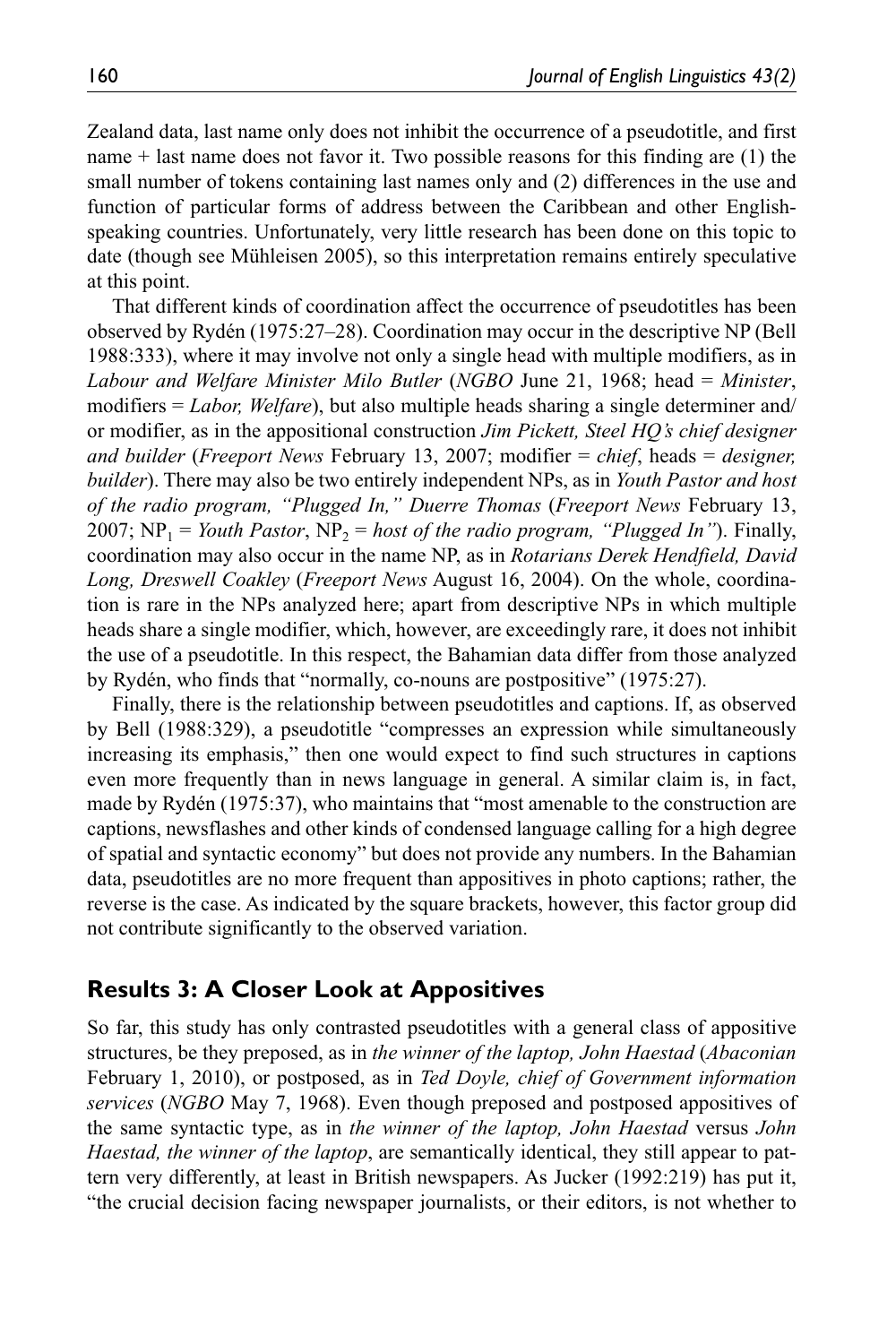

**Figure 4.** Preposed versus Postposed Appositives and Their Relationships with Pseudotitles in Bahamian Newspapers, per 20,000 Words.

use *the Labour Leader, Neil Kinnock* or *Labour Leader Neil Kinnock* but whether to use *Labour Leader Neil Kinnock* or *Neil Kinnock*, (*the*) *Labour Leader.*" He finds that "up-market papers strongly prefer postposing, whereas the mid-market papers strongly prefer preposing" (Jucker 1992:220). There is, thus, a stylistic divide separating preposed and postposed descriptive NPs in British newspaper language, with postposed constructions representing the more formal, conservative pattern. If we assume that during Americanization it is particularly such conservative patterns that are replaced by others, this would mean that we should find a higher proportion of postposed appositives in the pre-independence *NGBO* than in its modern successor, the *Nassau Guardian.* That this is, in fact, the case is shown very clearly in Figure 4, which displays not only the proportions of preposed and postposed appositives but also the different relationships linking them with pseudotitles in Bahamian newspaper language.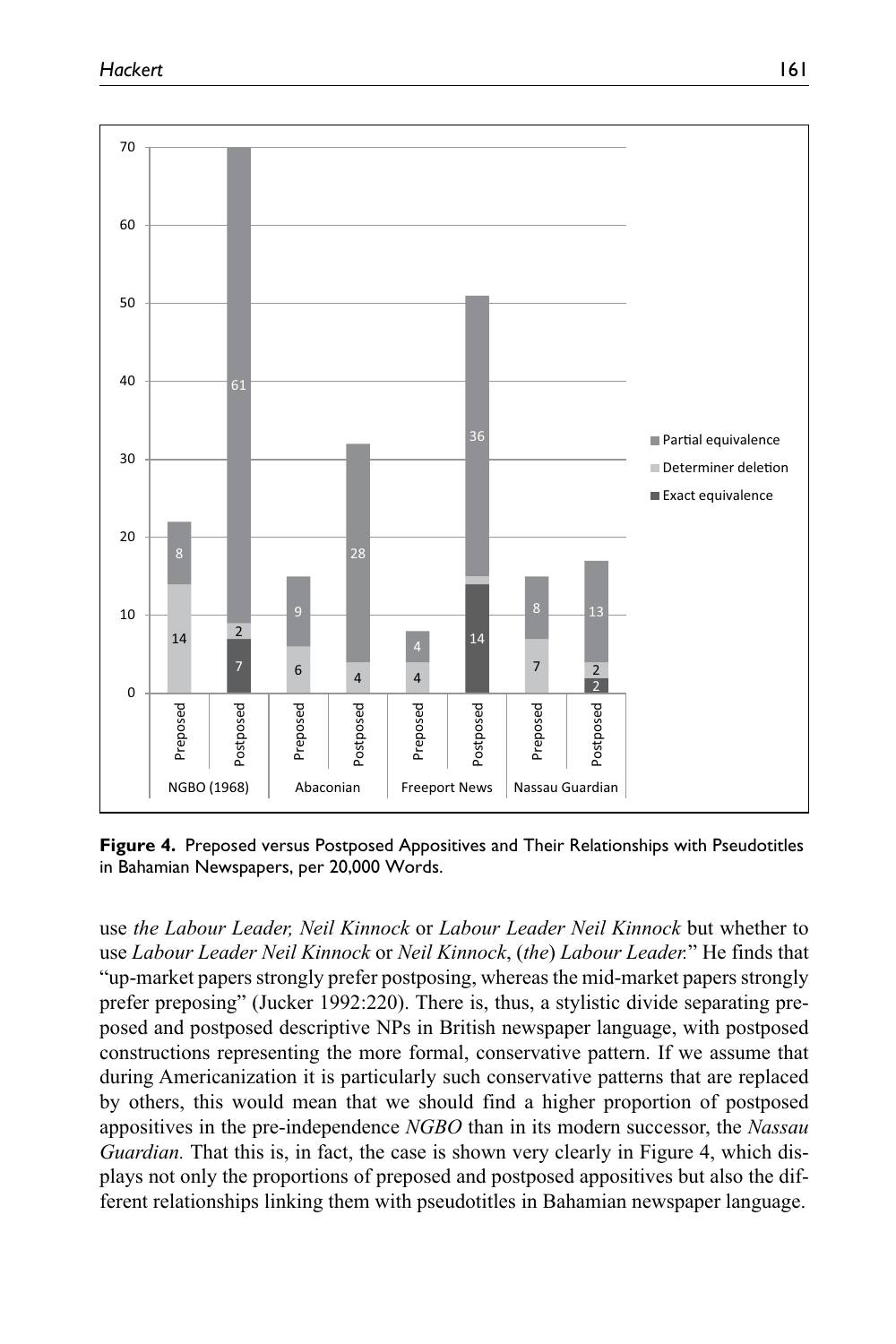As far as these relationships are concerned, I followed Meyer (2002b:153–154) and distinguished three types. Appositives that can be directly converted into a pseudotitle stand in a relationship of "exact equivalence" with the latter, for example, *Tyler Smith, first place winner* (*Freeport News* November 19, 2007). These structures, by definition, can only occur in postposition, because, as outlined in the section circumscribing the variable context, if they occurred before the name NP we would be dealing with a pseudotitle. If only a determiner, including possessive determiners and numerals, would have to be deleted in order for a structure to function as a pseudotitle, it was counted under the heading of "determiner deletion," for example, *Jonnajah Bootle, the second participant* (*Abaconian* February 1, 2010). If only a part of the structure would be usable as a pseudotitle, this was counted as a case of "partial equivalence." Often, such structures contain relative clauses as postmodifiers, as in *Mrs. Rolle, a teacher who has taught adults to read for the last 10 to 15 years* (*Freeport News* October 27, 2005), or genitive NPs in determiner position, as in *Geraldo Capo, the project's developer* (*Nassau Guardian* May 2, 2003); they are thus considerably more complex than structures related to pseudotitles either via exact equivalence or via determiner deletion (see Meyer 2002b:159).

Postposed appositives are about three times as frequent as preposed ones in the 1968 *NGBO* (70:22). This ratio declines to roughly two to one in the *Abaconian* (32:15); the contemporary *Nassau Guardian* features approximately equal numbers of preposed and postposed appositive structures (15:17). Interestingly, we find about six times as many postposed appositives than preposed ones in the *Freeport News*  $(51:8).9$ 

As displayed in Figure 4, even though both exact equivalence and determiner deletion occur in all papers except the *Abaconian*, where there are no exact-equivalence structures, these two types play a minor role among appositive structures in Bahamian press texts. Whereas determiner-deletion structures, however, tend to occur before the name NP whose referent they describe, partially equivalent appositives in the vast majority of cases occur after it. *NGBO* contains by far the most of these structures, followed by the *Freeport News.* Partially equivalent appositives are least frequent in the *Nassau Guardian*, and they occur almost equally frequently in preposed as in postposed position in that paper. As just noted, partially equivalent appositives tend to be more complex than both those that are exactly equivalent to pseudotitles and those where only a determiner would have to be deleted.

What Figure 4 confirms, thus, is a movement in Bahamian press language away from complex, postposed descriptive NPs in noun-name appositional constructions on to more compact, preposed constructions, be they appositives or pseudotitles, in between pre-independence and contemporary samples. Bahamian journalists are thus taking part in a more general development in contemporary English, which is the densification of content in individual syntactic units such as NPs (Leech et al. 2009:249– 252). This development appears to be particularly pronounced in informational text types such as journalistic writing, and it appears to be describable as part of a process of Americanization affecting varieties of English worldwide. As Leech et al. (2009:234) put it, "before the mid-twentieth century, AmE and particularly the Press variety (both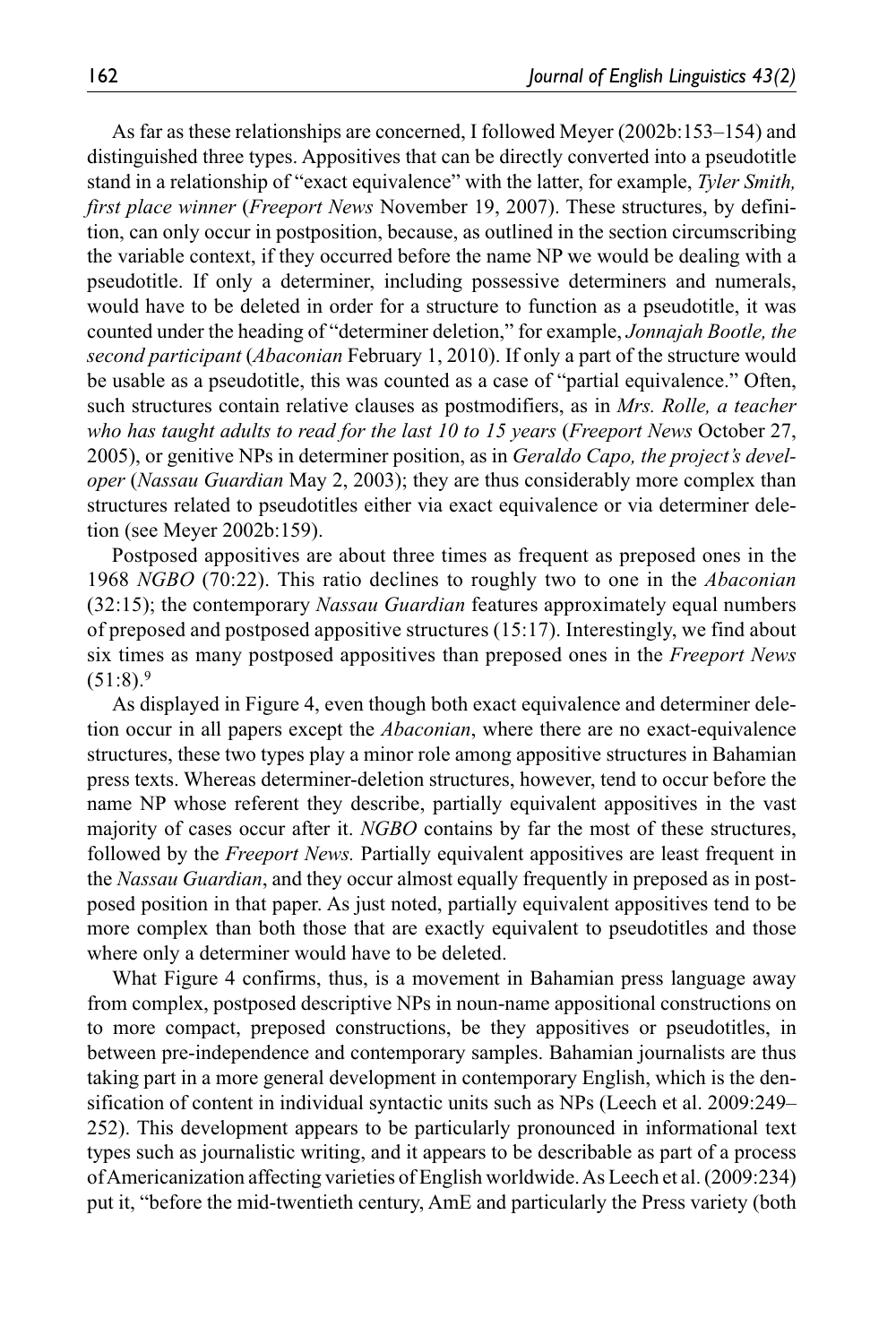in the US and in the UK) were innovative in spearheading this tendency towards more compact noun phrase structure with greater density of information […] this tendency was then passed on to other varieties of written English, where a 'catching-up' phase has been under way."

# **Conclusion**

This paper has investigated the use of pseudotitles, that is, determiner-less structures providing descriptive information in front of name NPs, in Bahamian newspaper writing. This feature is frequent in journalistic language; it clearly originated in the United States but has been spreading to varieties of English worldwide. The data were taken from a corpus of contemporary and historical Bahamian newspapers; they were analyzed by means of both descriptive and inferential statistics. Finally, equivalent appositive structures were considered.

Even a cursory examination of the frequency of pseudotitles in Bahamian press news reports revealed that the Americanization of journalistic writing in the Bahamas is definitely not a recent phenomenon. Bahamian journalists, at least in the capital, Nassau, used pseudotitles liberally even when the country was still under British colonial rule, which does not come as a surprise if one takes into account the social history and current socioeconomic situation of the Bahamas. If we look at the distribution of pseudotitles versus appositives, we see the same trend—magnified, in fact, in the *Nassau Guardian*, which has a higher proportion of pseudotitles than even contemporary American newspapers.

While pseudotitles may have originated in the United States, they have not only spread to the Bahamas but also developed there. Particularly journalists from the two contemporary urban Bahamian papers investigated here, the *Freeport News* and the *Nassau Guardian*, literally seem to be stretching the construction to its limits not just in terms of length but also in terms of complexity. Whether this apparent partiality to determiner-less structures is in any way related to Bahamian journalists' linguistic background as creole speakers is purely speculative at this point. It may be worth noting, however, that the determiner systems of creoles are very different from the system we know in standard English, with zero forms playing a much more important role (see, e.g., Holm 2000:214).

An examination of some factors governing the occurrence of pseudotitles showed that while there are general constraints common to all varieties of English, Bahamian newspaper language exhibits some notable differences, too. Other than in British English, for example, political nouns are quite conducive to the occurrence of pseudotitles; other than in New Zealand English, last name only does not inhibit the occurrence of a pseudotitle, and first name  $+$  last name does not favor it. The examination of equivalent appositive structures revealed a movement in Bahamian press language away from complex, postposed descriptive NPs in noun-name appositional constructions toward more compact, preposed constructions, be they appositives or pseudotitles.

With regard to the question of American influence on other varieties of English, Leech et al. (2009:254) note that caution is often warranted "regarding the too easy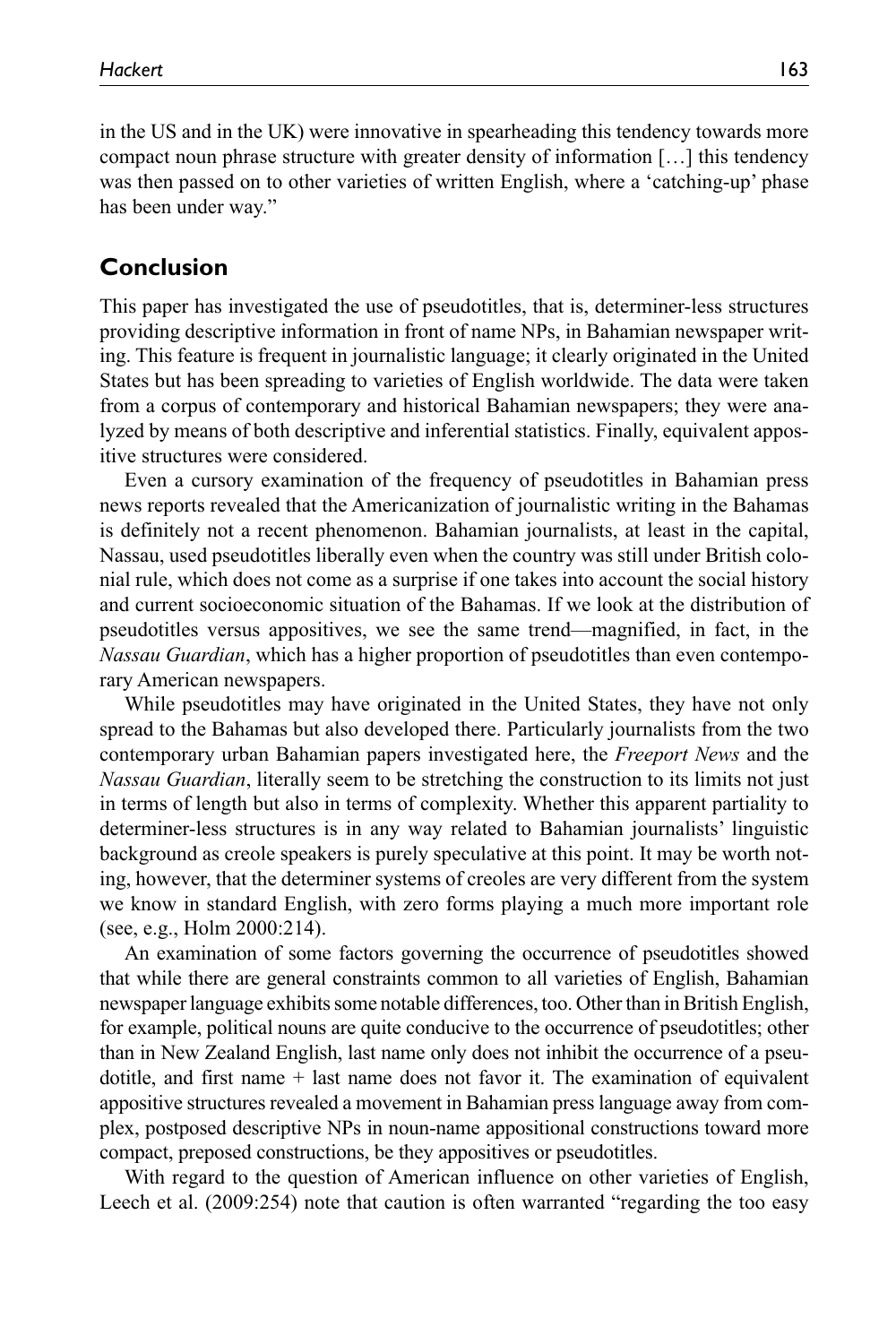assumption of 'Americanization.'" It is certainly true that pseudotitles originated in American journalistic usage and that, owing to the particular closeness of the Bahamas to North America, Bahamian journalists took over this feature even in colonial times. This does not indicate a simple convergence on American norms, however. On the one hand, Bahamian English seems to be taking part in the general trend toward the linguistic condensation of information in the NP that has already been described for both British and American English (e.g., Leech et al. 2009:249; Biber, Grieve & Iberri-Shea 2009:184). On the other hand, Bahamian journalists seem to be following their own route in at least some aspects of this process in the sense that they are adapting the feature to local linguistic realities, which presents another piece of evidence in favor of a nuanced view of linguistic Americanization.

#### **Acknowledgments**

I am grateful to Annette Hillers-Chen for help in obtaining thehistorical newspaper data, to Natascha Wanninger and Diana Wengler for help in preparing the data for analysis, and to Janina Kraus for statistical assistance. I also sincerely thank the editors and anonymous reviewers for their helpful comments. All remaining faults and errors are my own, of course.

### **Declaration of Conflicting Interests**

The author(s) declared no potential conflicts of interest with respect to the research, authorship, and/or publication of this article.

## **Funding**

The author(s) received no financial support for the research, authorship, and/or publication of this article.

### **Notes**

- 1. The use of pseudotitles is so widespread in American press language that even newspapers whose in-house style manuals explicitly forbid their use contain them. Meyer (2002b:150) quotes an example from the *New York Times* style guide, where pseudotitles are designated as "false titles" (Siegal & Connolly 1999:128) but where they still surface, even if only occasionally.
- 2. As for interrater reliability, parallel annotation of the data set based on the criteria outlined in the section circumscribing the linguistic variable yielded an agreement rate of roughly 90 percent. Tokens on which raters disagreed were identified and annotated collaboratively in a second round of coding.
- 3. I followed Meyer (2002b:164) and considered *Prime Minister* without any further modification a title. This avoided an artificial inflation of the number of pseudotitles in my data, where this structure constitutes one of the most frequent types  $(N = 26)$ . More information on the political noun *minister* is provided in the Results 2 section and in note 8.
- 4. In order not to artificially inflate the number of pseudotitles found in the present sample, each of these structures was counted as a single token, no matter whether it contained coordinate NPs, as in *Youth Pastor and host of the radio program, "Plugged In," Duerre Thomas* (*Freeport News* February 13, 2007) or *Senior Education Officer in charge of*  Language Arts at the Ministry of Education and part of the adult reading programme,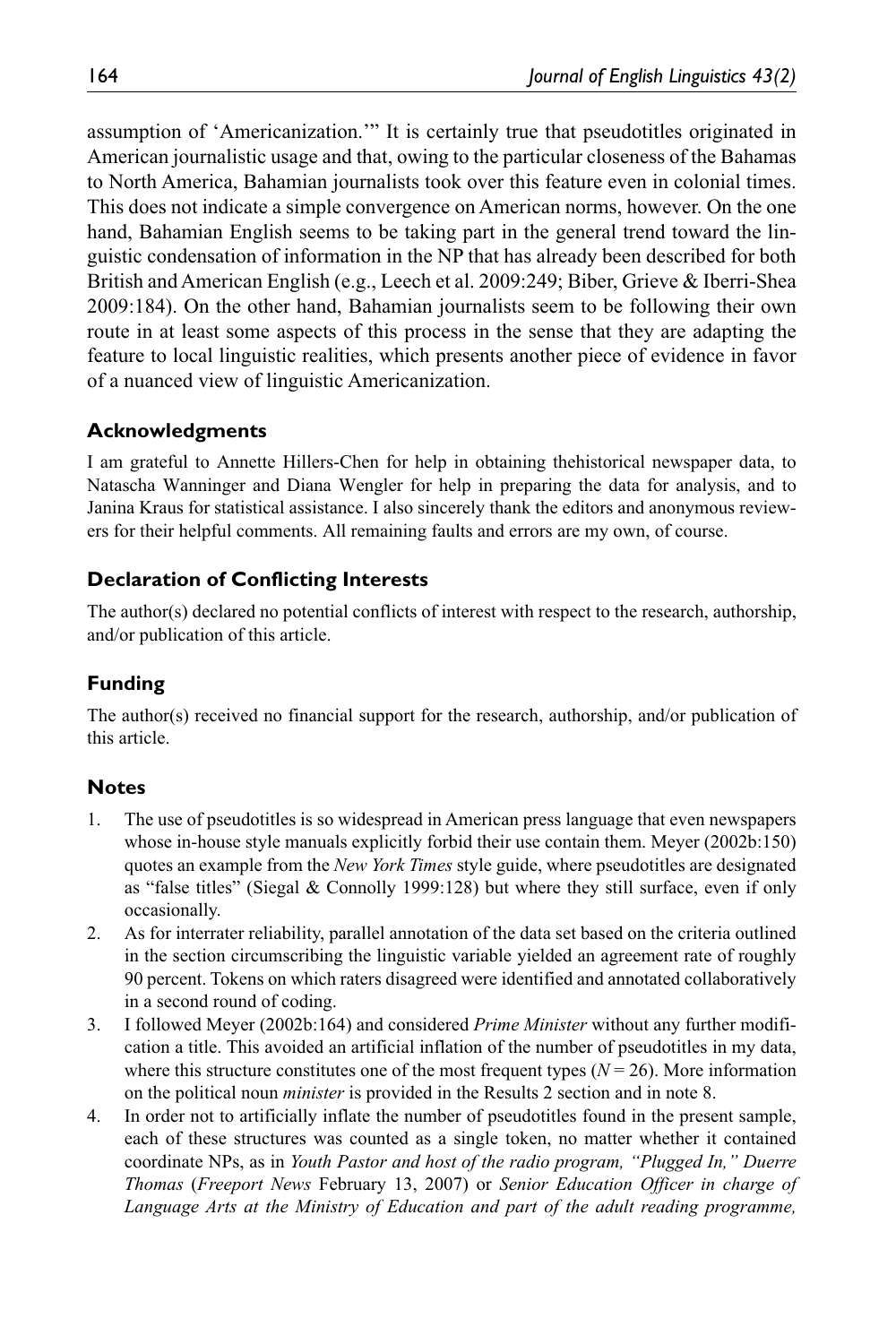*Daphne Barr* (*Freeport News* October 27, 2005), or showed recursion, as in *close friends former prime minister Perry Christie and his wife Bernadette* (*Nassau Guardian* November 19, 2007). The final example was the only token of its kind. More information on coordination, which was treated as a factor possibly influencing the choice between a pseudotitle and an appositive, can be found in the Results 2 section.

- 5. As for measuring length, abbreviations were counted as a single word if they functioned as acronyms, for example, *U.S.A., PM* (= *Prime Minister*), or *MP* (= *Member of Parliament*). Numbers were counted as in reading them aloud, for example,  $300 =$  *three hundred* or  $3.5 =$ *three point five.* Relative clauses were included in the word count of a structure if they clearly formed part of it, for example, *Mrs. Rolle, a teacher who has taught adults to read for the last 10 to 15 years* (*Freeport News* October 27, 2005), but not in cases of multiple postmodification (see Quirk et al. 1985:1296–1298), for example, *Mr. Preston Albury, PLP representative for Eleuthera, who was with the 42-year-old politician at the time of his death at the Boston General Hospital* (*Nassau Guardian and Bahamas Observer* February 21, 1968).
- 6. Preliminary Varbrul runs had also shown that even though length contributed significantly to the observed variation when a six-factor distinction as in Table 3 was employed, both the log likelihood and the chi-square/cell dropped appreciably when only a dichotomous length distinction was introduced, indicating a better fit of model and data.
- 7. If not indicated otherwise, all of the examples discussed in this section contain pseudotitles.
- 8. Had I not counted *Minister* and *Prime Minister* as titles, the propensity of political nouns in Bahamian newspapers to occur in pseudotitles rather than in alternative appositive structures would have increased even further.
- 9. Even though, at first sight, postposing seems to remain a strong trend in the *Freeport News* (and, to a lesser extent, in the *Abaconian*), the numbers presented in Figure 4 must be related to those displayed in Figure 2, which show that pseudotitles, which by definition can only occur in preposing, are even more frequent than appositives (of both types taken together) in all papers.

#### **References**

- Algeo, John. 1989. Americanisms, Briticisms and the standard. In Joseph B. Trahern Jr. (ed.), *Standardizing English: Essays in the history of language change*, 139–157. Knoxville: University of Tennessee Press.
- Algeo, John. 1992. What is a Briticism? In Joan H. Hall, Nick Doane & Dick Ringler (eds.), *Old English and new: Studies in language and linguistics in honor of Frederic G. Cassidy*, 287–304. New York: Garland.
- Awonusi, Victor. 1994. The Americanization of Nigerian English. *World Englishes* 13(1). 75–82.
- Bayard, Donn. 1989. Me say that? No way! The social correlates of American lexical diffusion in NZE. *Te Reo* 32. 17–60.
- Bell, Allan. 1988. The British base and the American connection in New Zealand media English. *American Speech* 63(4). 326–344.
- Biber, Douglas, Jack Grieve & Gina Iberri-Shea. 2009. Noun phrase modification. In Günter Rohdenburg & Julia Schlüter (eds.), *One language, two grammars? Differences between British and American English*, 182–193. Cambridge, UK: Cambridge University Press.
- Bruckmaier, Elisabeth & Stephanie Hackert. 2011. Bahamian standard English: A first approach. *English World-Wide* 32(2). 174–205.
- Christie, Pauline. 2003. *Language in Jamaica*. Kingston, Jamaica: Arawak.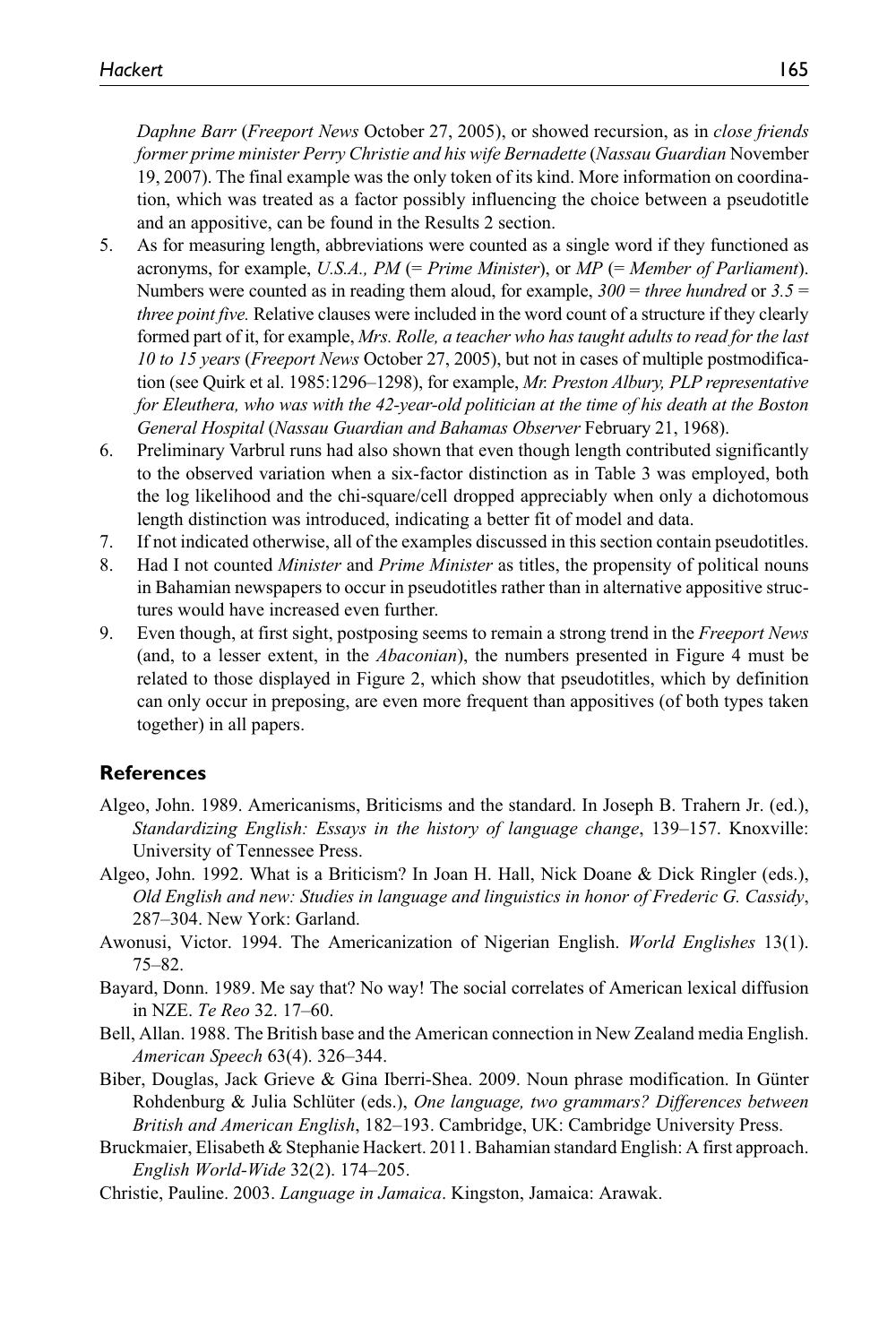- Craton, Michael & Gail Saunders. 1992. *Islanders in the stream: A history of the Bahamian people. Vol. 1, From aboriginal times to the end of slavery*. Athens: University of Georgia Press.
- Craton, Michael & Gail Saunders. 1998. *Islanders in the stream: A history of the Bahamian people. Vol. 2, From the ending of slavery to the twenty-first century*. Athens: University of Georgia Press.
- Deuber, Dagmar & Stephanie Hackert. 2013. American influence across Caribbean standard Englishes. Paper presented at the 19th International Congress of Linguists, Geneva, July.
- Greenbaum, Sidney. 1996. Introducing ICE. In Sidney Greenbaum (ed.), *Comparing Englishes worldwide: The International Corpus of English*, 3–12. Oxford, UK: Clarendon.
- Hackert, Stephanie & Magnus Huber. 2007. Gullah in the diaspora. Historical and linguistic evidence from the Bahamas. *Diachronica* 24(2). 279–325.
- Hänsel, Eva Canan & Dagmar Deuber. 2013. Globalization, postcolonial Englishes, and the English language press in Kenya, Singapore, and Trinidad and Tobago. *World Englishes* 32(3). 338–357.
- Holm, John. 1980. African features in white Bahamian English. *English World-Wide* 1(1). 45–65.
- Holm, John. 2000. *An introduction to pidgins and creoles*. Cambridge, UK: Cambridge University Press.
- Holm, John & Alison Watt Shilling. 1982. *Dictionary of Bahamian English*. Cold Spring, NY: Lexik House.
- Igboanusi, Herbert. 2003. Americanisms in Nigerian English. *World Englishes* 22(4). 599–604.
- Jucker, Andreas H. 1992. *Social stylistics: Syntactic variation in British newspapers*. Berlin: Mouton de Gruyter.
- Kachru, Braj B. 1992. World Englishes: Approaches, issues and resources. *Language Teaching* 25(1). 1–14.
- Labov, William. 1972. *Sociolinguistic patterns*. Philadelphia: University of Pennsylvania Press.
- Leech, Geoffrey, Marianne Hundt, Christian Mair & Nicholas Smith. 2009. *Change in contemporary English: A grammatical study*. Cambridge, UK: Cambridge University Press.
- Leek, Robert H. & Donn Bayard. 1995. Yankisms in Kiwiland, from zed to zee: American lexical and pronunciation incursions in Dunedin (1984–1985) and Auckland (1990). *Te Reo* 38. 105–125.
- Mair, Christian. 1992. Problems in the compilation of a corpus of standard Caribbean English: A pilot study. In Gerhard Leitner (ed.), *New directions in English language corpora: Methodology, results, software developments*, 75–96. Berlin: Mouton de Gruyter.
- Mair, Christian. 2002. Creolisms in an emerging standard: Written English in Jamaica. *English World-Wide* 23(1). 31–58.
- Mair, Christian. 2009. Corpus linguistics meets sociolinguistics: Studying educated spoken usage in Jamaica on the basis of the International Corpus of English. In Lucia Siebers & Thomas Hoffmann (eds.), *World Englishes: Problems, properties and prospects*, 39–60. Amsterdam: John Benjamins.
- Meyer, Charles F. 1992. *Apposition in contemporary English*. Cambridge, UK: Cambridge University Press.
- Meyer, Charles F. 2002a. *English corpus linguistics: An introduction*. Cambridge, UK: Cambridge University Press.
- Meyer, Charles F. 2002b. Pseudo-titles in the press genre of various components of the International Corpus of English. In Randi Reppen, Susan M. Fitzmaurice & Douglas Biber (eds.), *Using corpora to explore linguistic variation*, 147–166. Amsterdam: John Benjamins.